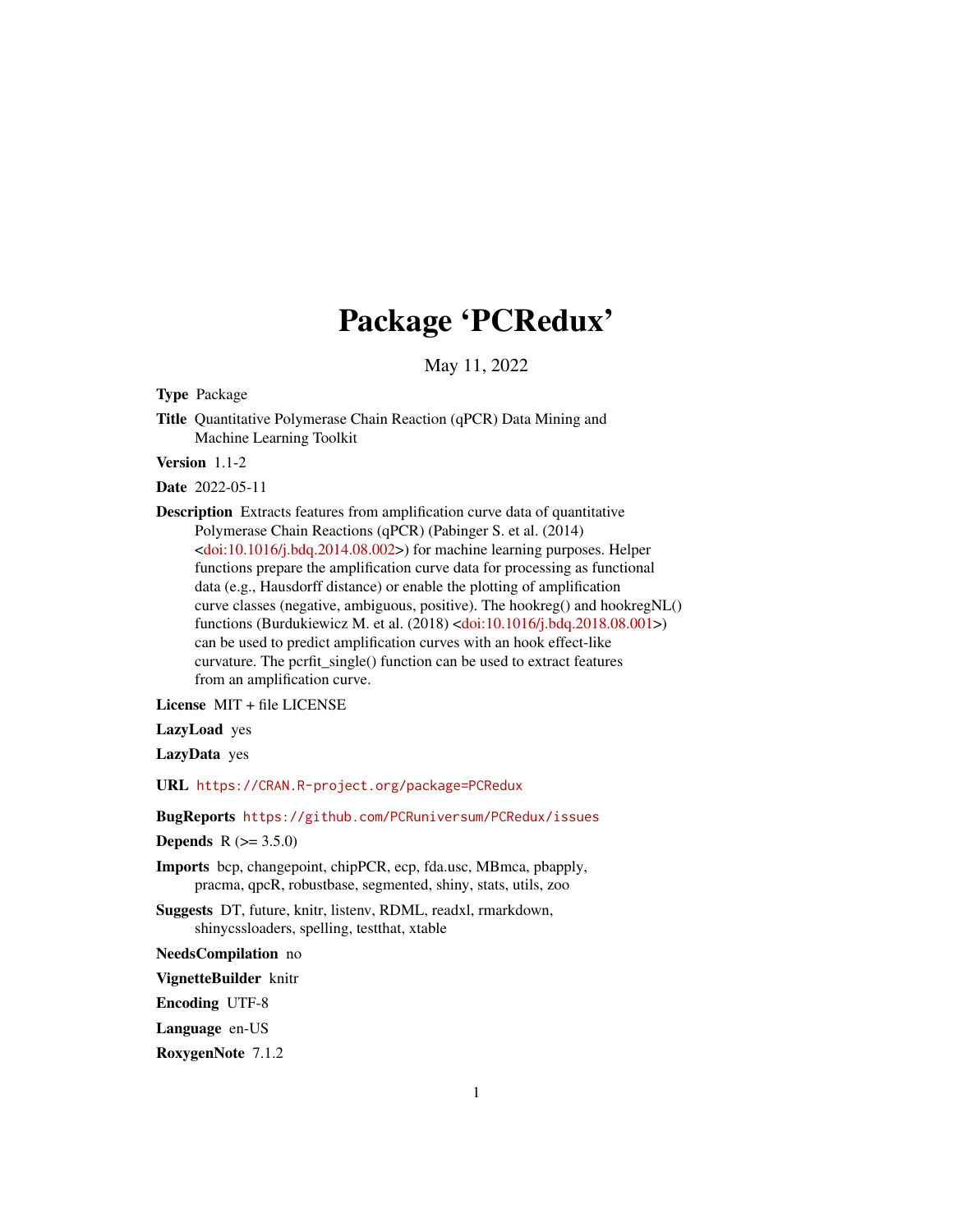```
Author Stefan Roediger [cre, aut] (<https://orcid.org/0000-0002-1441-6512>),
     Michal Burdukiewicz [aut] (<https://orcid.org/0000-0001-8926-582X>),
     Andrej-Nikolai Spiess [aut] (<https://orcid.org/0000-0002-9630-4724>),
     Konstantin A. Blagodatskikh [aut]
      (<https://orcid.org/0000-0002-8732-0300>),
     Dominik Rafacz [ctb] (<https://orcid.org/0000-0003-0925-1909>)
```
Maintainer Stefan Roediger <stefan.roediger@b-tu.de>

Repository CRAN

Date/Publication 2022-05-11 11:40:02 UTC

# R topics documented:

|       |       | $\overline{2}$ |
|-------|-------|----------------|
|       | armor | -3             |
|       |       | $\overline{4}$ |
|       |       | 6              |
|       |       | $\tau$         |
|       |       | - 8            |
|       |       | -9             |
|       |       |                |
|       |       |                |
|       |       |                |
|       | mblrr |                |
|       |       |                |
|       |       |                |
|       |       |                |
|       |       |                |
|       |       |                |
|       |       |                |
|       |       |                |
| Index |       | 25             |

PCRedux-package *PCRedux - quantitative PCR Data Mining and Machine Learning Toolkit*

# Description

PCRedux package is a toolbox for the analysis of sigmoid curve (qPCR) data.

#### Usage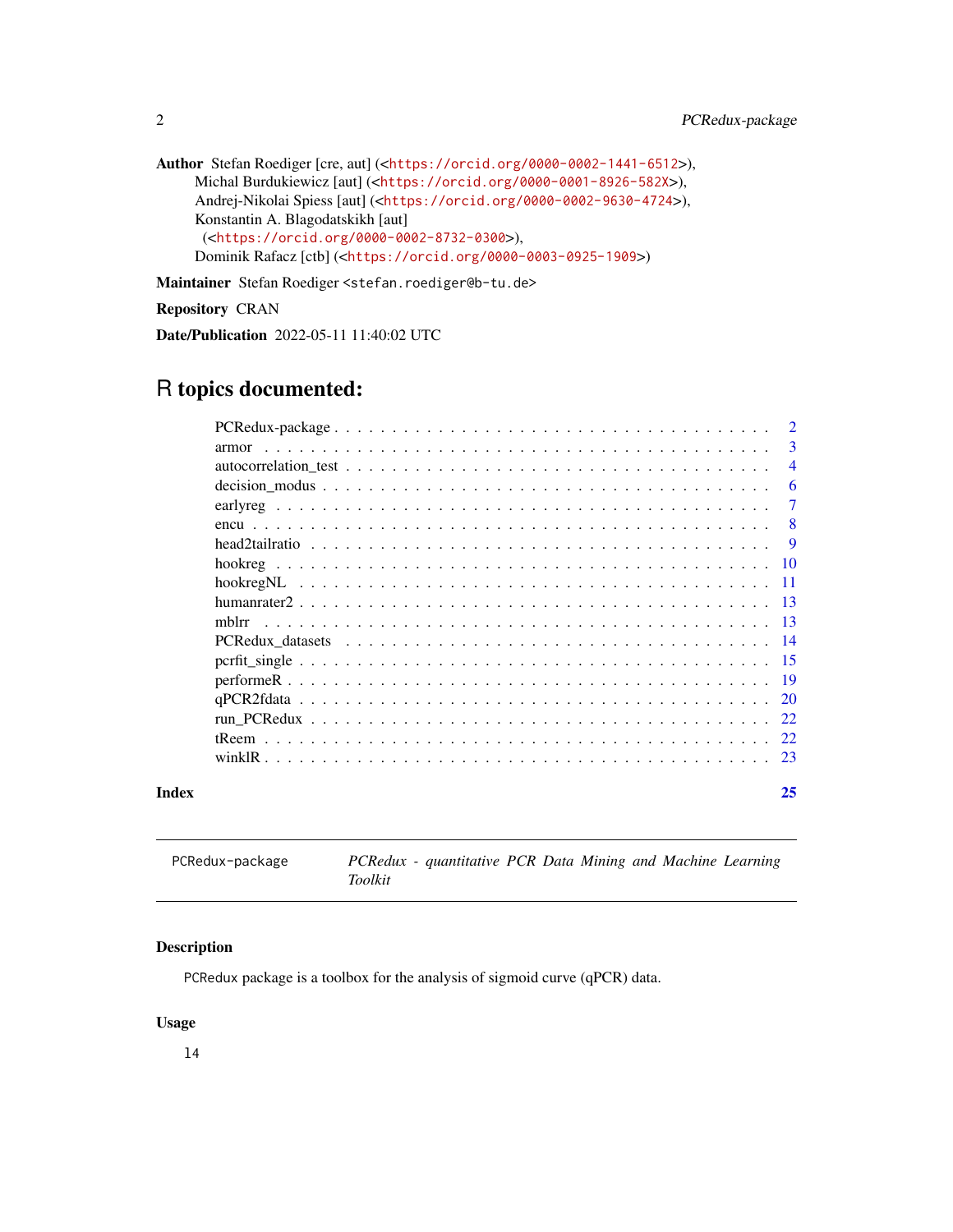#### <span id="page-2-0"></span>armor 3

# Format

An object of class list of length 11.

# Machine learning

In machine learning and statistics, the classification should be used to identify a new unknown observation. This observation is assigned to a number of categories. One basis is training data sets containing observations with known classes. Using the example of sigmoid amplification curves, this could be an assignment to the class "negative","ambiguous" or "positive". Basically, a number of descriptors (e. g., characteristics of curvature) are required to be able to assign classes. This package contains functions for extracting characteristics. In addition, the package contains data sets of classified amplification curves.

# Author(s)

Stefan Roediger, Michal Burdukiewcz, Andrej-Nikolai Spiess, Konstantin A. Blagodatskikh

# Examples

```
# Use the mblrr function to analyse amplification curves
library(qpcR)
mblrr(x=boggy[, 1], y=boggy[, 2])
```
armor *armor: fetch errors gently*

# Description

armor is a helper function that catches errors and creates an output that can be used for further processing.

#### Usage

 $armor(f, n = 1)$ 

# Arguments

|   | is the function that needs armor.                  |
|---|----------------------------------------------------|
| n | is the number of Zero repeats if a function fails. |

#### Value

gives a numeric value (S3 class) as output for errors

# Author(s)

Andrej Nikolai Spiess, Stefan Roediger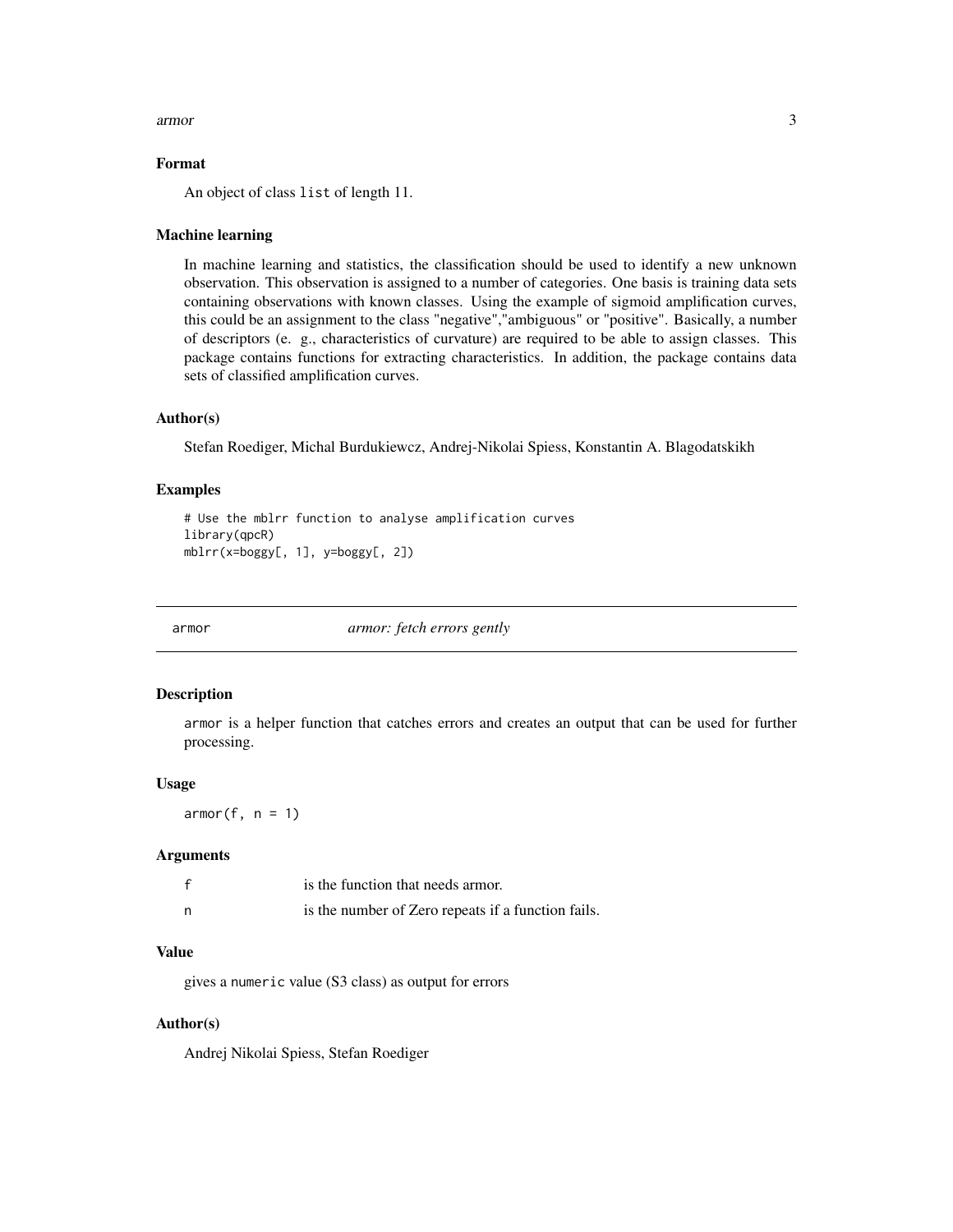# See Also

```
base::suppressMessages() base::inherits()
```
# Examples

```
# Fetch the error from the diffQ function
require(MBmca)
# In the following the approximate derivative of the amplification curve data
# x \leq - RAS002[, 1] and y \leq - RAS002[, 2] is calculated by diffQ().
# This will not give an error.
x \leq - RAS002[, 1]
y <- RAS002[, 2]
armor_diffQ_passes <- armor(MBmca::diffQ(cbind(x, y), verbose = TRUE)$xy)
armor_diffQ_passes
#
# In the following the approximate derivative of the sequences x <- 1:40
# and y <- 1:40 is calculated by diffQ(). However, this will fail.
# This will give the "internal" error
# >
# Error in list.res[[i]][[8]] : subscript out of bounds
# that is resolved to 0.
x < -1:40y \le -1:40armor_diffQ_fails <- armor(MBmca::diffQ(cbind(x, y), verbose = TRUE)$xy)
armor_diffQ_fails
```
<span id="page-3-1"></span>autocorrelation\_test *A function to test for autocorrelation of amplification curve data from a quantitative PCR experiment*

# Description

autocorrelation\_test is a function for an autocorrelation analysis from a quantitative PCR experiment. The result of the function is a correlation coefficient.

#### Usage

autocorrelation\_test(y,  $n = 8$ , sig.level = 0.01)

#### Arguments

|           | is the cycle dependent fluorescence amplitude (y-axis).            |
|-----------|--------------------------------------------------------------------|
| n         | is the number of lagged cycles (default 12).                       |
| sig.level | is the significance level for the correlation test., Default: 0.01 |

# Value

gives a numeric value (S3 class) as output for an autocorrelation

<span id="page-3-0"></span>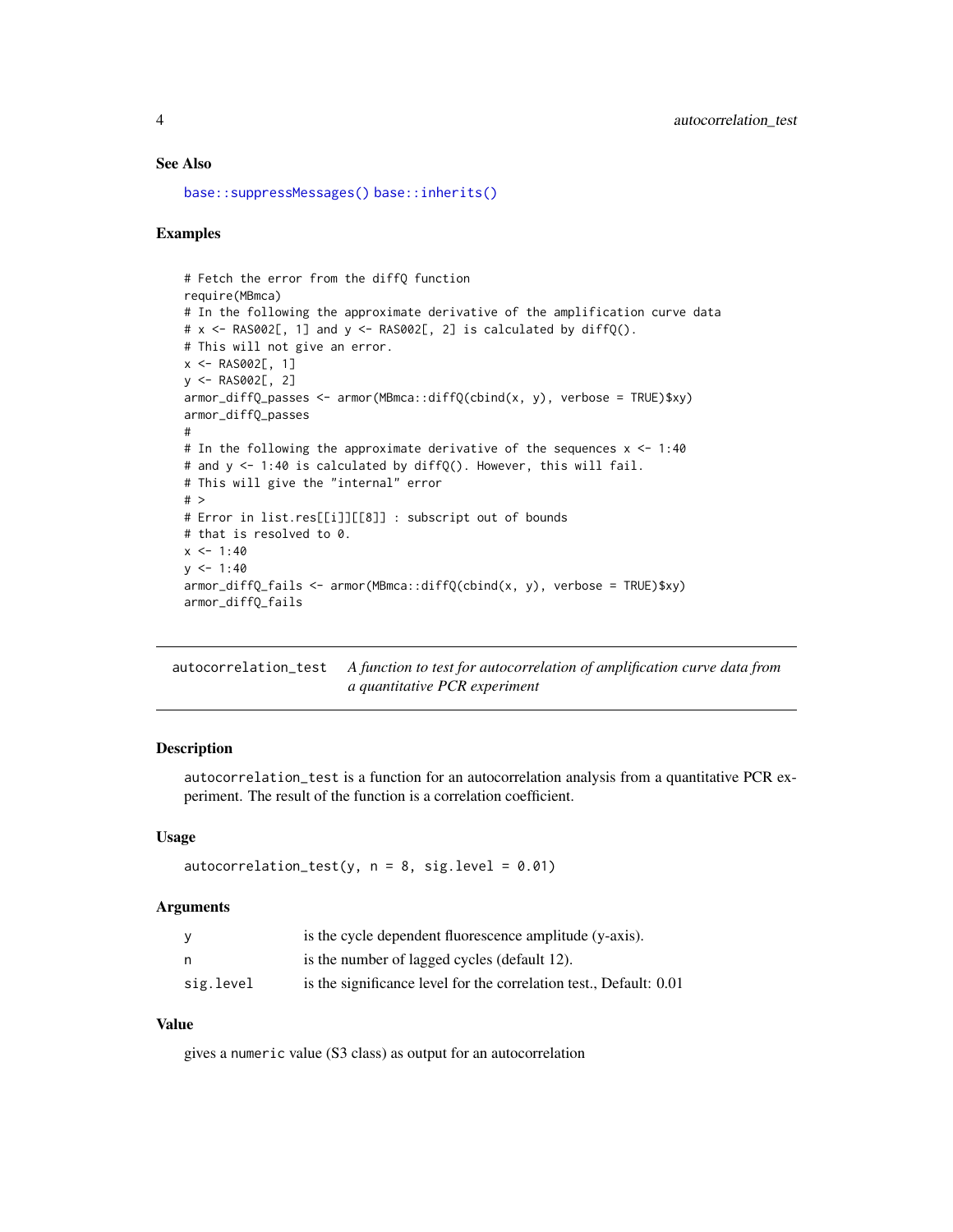<span id="page-4-0"></span>autocorrelation\_test 5

# Author(s)

Stefan Roediger, Michal Burdukiewcz

#### See Also

[as.zoo](#page-0-0), [lag](#page-0-0), [cor.test](#page-0-0)

#### Examples

```
defaultpar \leftarrow par(no.readonly = TRUE)# Test for autocorrelation in amplification curve data
# Load qpcR for the data
library(qpcR)
# Test for autocorrelation in the testdat data set
res_ac <- sapply(2:ncol(testdat), function(i) {
                    autocorrelation_test(testdat[, i])
                }
         \lambda# Plot curve data as overview
# Define the colors for the amplification curves
colors <- rainbow(ncol(testdat)-1, alpha=0.3)
# Names of samplesfile:///home/tux/R_malade
samples <- colnames(testdat)[-1]
layout(maxrix(c(1,2,1,3), 2, 2, byrow = TRUE))matplot(testdat[, 1], testdat[, -1], xlab="Cycle", ylab="RFU",
        main="testdat data set", type="l", lty=1, col=colors, lwd=2)
legend("topleft", samples, pch=19, col=colors, ncol=2, bty="n")
# Curves rated by a human after analysis of the overview. 1 = positive,
# 0 = negative
human_rating <- c(1,1,0,0,1,1,0,0,
                  1,1,0,0,1,1,0,0,
                  1,1,0,0,1,1,0,0)
# Convert the n.s. (not significant) to 0 and others to 1.
# Combine the results of the aromatic autocorrelation_test as variable "ac",
# the human rated values as variable "hr" in a new data frame (res_ac_hr).
res_ac_hr <- as.matrix(data.frame(ac=ifelse(res_ac=="n.s.", 0, 1),
                                  hr=human_rating))
res_performeR <- performeR(res_ac_hr[, "ac"], res_ac_hr[, "hr"])
# Add ratings by human and autocorrelation_test to the plot
par(las=2)
plot(1:nrow(res_ac_hr), res_ac_hr[, "hr"], xlab="Sample", ylab="Decisions",
     xaxt="n", yaxt="n", pch=19)
axis(2, at=c(0,1), labels=c("negative", "positive"), las=2)
axis(1, at=1:nrow(res_ac_hr), labels=colnames(testdat)[-1], las=2)
points(1:nrow(res_ac_hr), res_ac_hr[, "ac"], pch=1, cex=2, col="red")
legend("topleft", c("Human", "autocorrelation_test"), pch=c(19,1),
       bty="n", col=c("black","red"))
```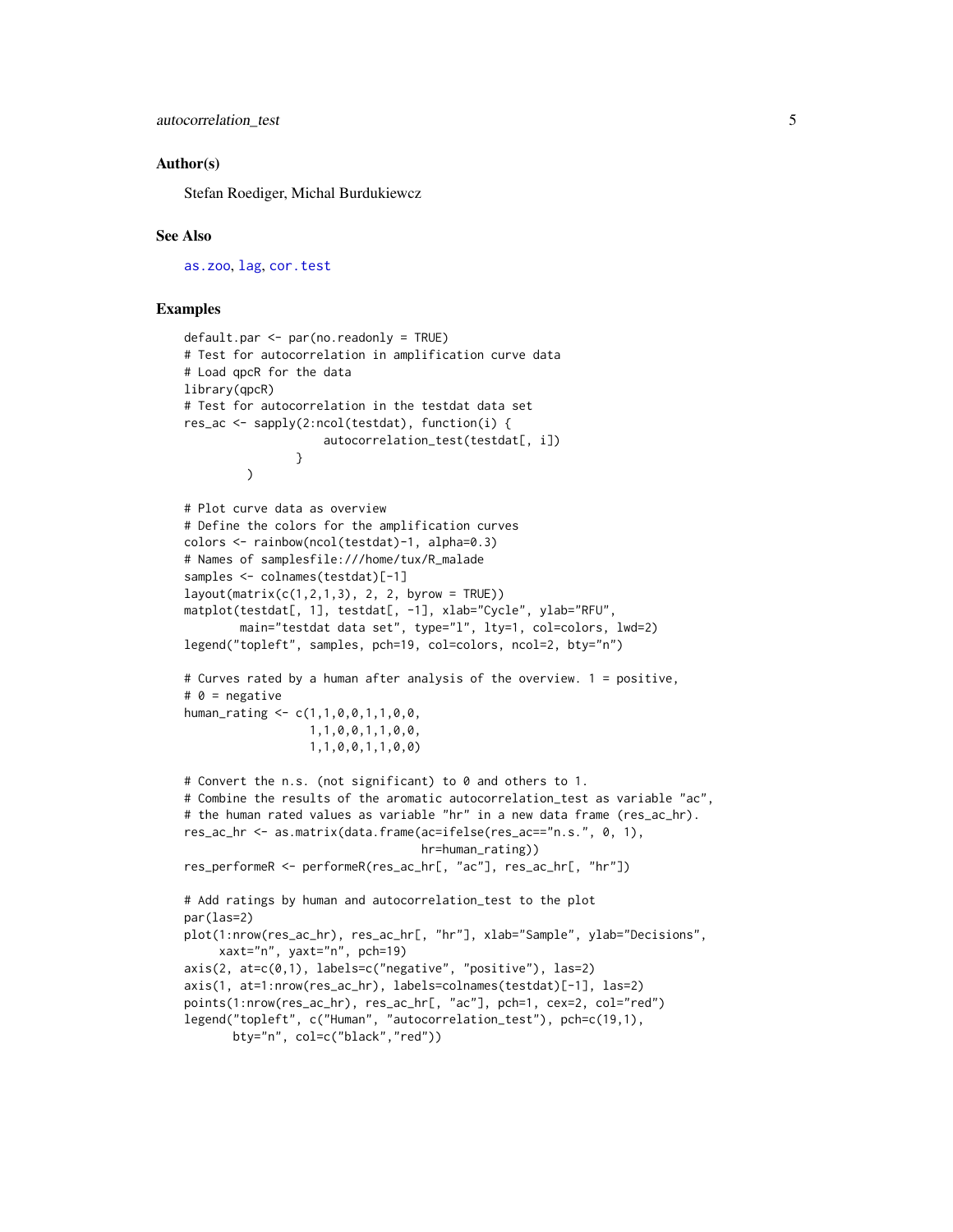<span id="page-5-0"></span>6 decision\_modus

```
barplot(as.matrix(res_performeR[, c(1:10,12)]), yaxt="n",
       ylab="", main="Performance of autocorrelation_test")
axis(2, at=c(0,1), labels=c("0", "1"), las=2)
par(default.par)
```
decision\_modus *A function to get a decision (modus) from a vector of classes*

# Description

decision\_modus is a function that can be used to find the most frequent (modus) decision. The classes can be defined by the user (e.g.,  $a''$ , "n", "y" -> "ambiguous", "negative", "positive"). This function is useful if large collections of varying decision (e.g., "a", "a", "a", "n", "n") need to be condensed to a single decision  $(3 x "a", 2 x "n" -> "a").$ 

#### Usage

```
decision_modus(data, variables = c("a", "n", "y"), max_freq = TRUE)
```
# Arguments

| data      | is a table containing the classes.                                                                 |
|-----------|----------------------------------------------------------------------------------------------------|
| variables | is the class to look for.                                                                          |
| max_freq  | is a logical parameter (default == TRUE) delivers either the most occurring class<br>or a summary. |

# Value

gives a factor (S3 class, type of integer) as output for a decision

## Author(s)

Stefan Roediger, Michal Burdukiewcz

# Examples

```
# First example
# Enter a string of arbritary of "a","a","y","n"
# Result:
# [1] a
# Levels: a b n y
decision_modus(c("a","a","y","n","b"))
# Second example
# Analyze data from the decision_res_testdat.csv data file
filename <- system.file("decision_res_testdat.csv", package = "PCRedux")
```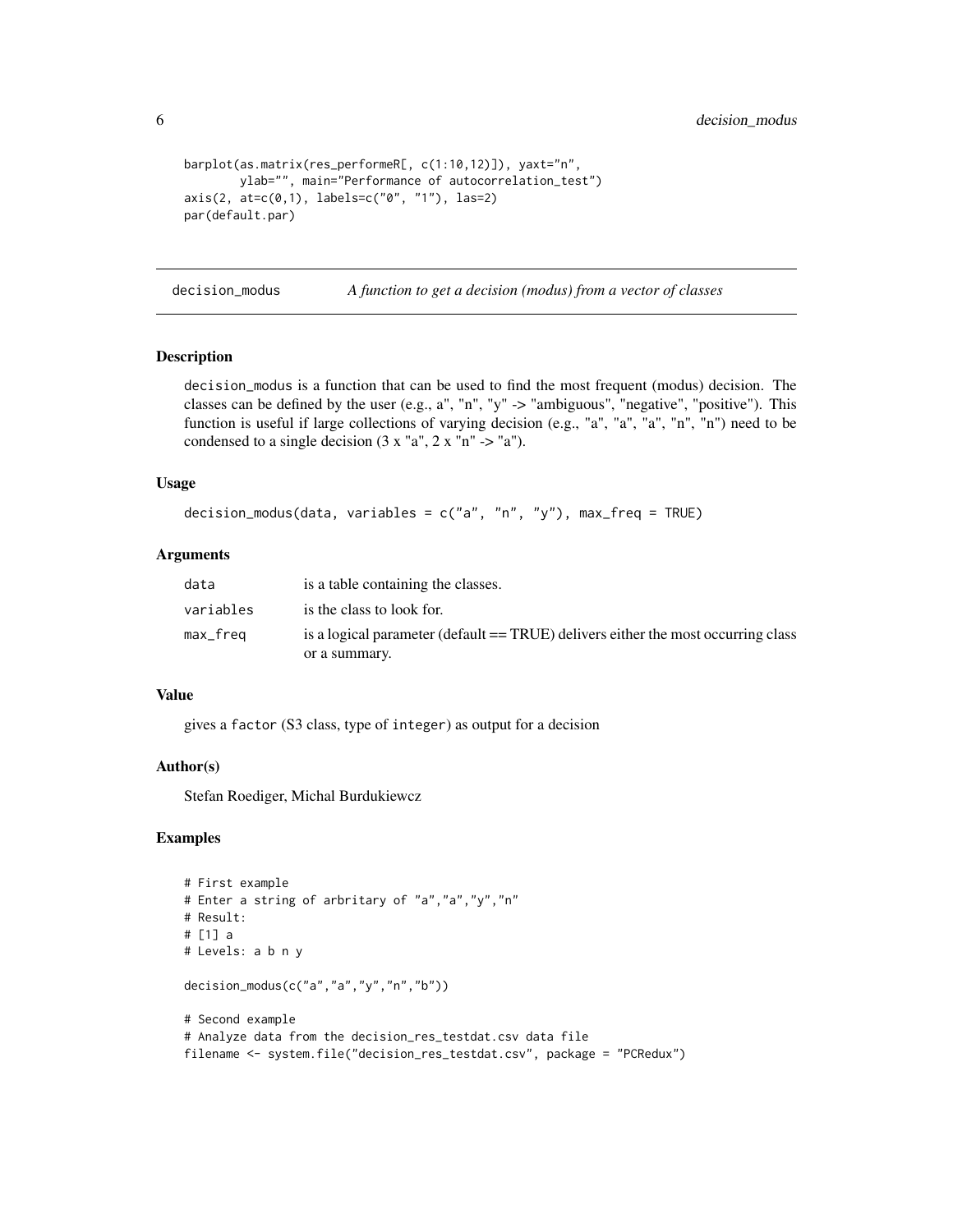#### <span id="page-6-0"></span>earlyreg **7**

```
my_data <- read.csv(filename)
head(my_data)
dec <- unlist(lapply(1L:nrow(my_data), function(i) {
       decision_modus(my_data[i, 2:4])
}))
names(dec) <- my_data[, 1]
dec
```
<span id="page-6-1"></span>

earlyreg *A function to calculate the slope and intercept of an amplification curve data from a quantitative PCR experiment.*

# Description

earlyreg is a function to calculate the slope and intercept of an amplification curve data from a quantitative PCR experiment. The number of cycles to be analyzed is defined by the user (default 6 cycles). The output contains the Maximal Information Coefficient (MIC), which can be interpreted as a correlation measure with a range of [0,1]. A value of 0 mean statistically independent data and 1 approaches in "probability for noiseless functional relationships" (see original study by Reshef, D. N. et al. Detecting novel associations in large data sets. Science, 334, 1518-1524 (2011)).

# Usage

earlyreg(x, y, range =  $5$ , normalize =  $FALSE$ )

#### Arguments

|           | is the cycle numbers (x-axis).                                                                                                                          |
|-----------|---------------------------------------------------------------------------------------------------------------------------------------------------------|
|           | is the cycle dependent fluorescence amplitude (y-axis).                                                                                                 |
| range     | is the number of cycles to be used for the regression.                                                                                                  |
| normalize | is a logical parameter which indicates if the amplification curve data should be<br>normalized to the 99 percent percentile of the amplification curve. |

# Value

gives a numeric vector (S3 class, type of double) as output for local regression

# Author(s)

Stefan Roediger, Michal Burdukiewcz

# See Also

[lmrob](#page-0-0) [stats::coefficients\(\)](#page-0-0)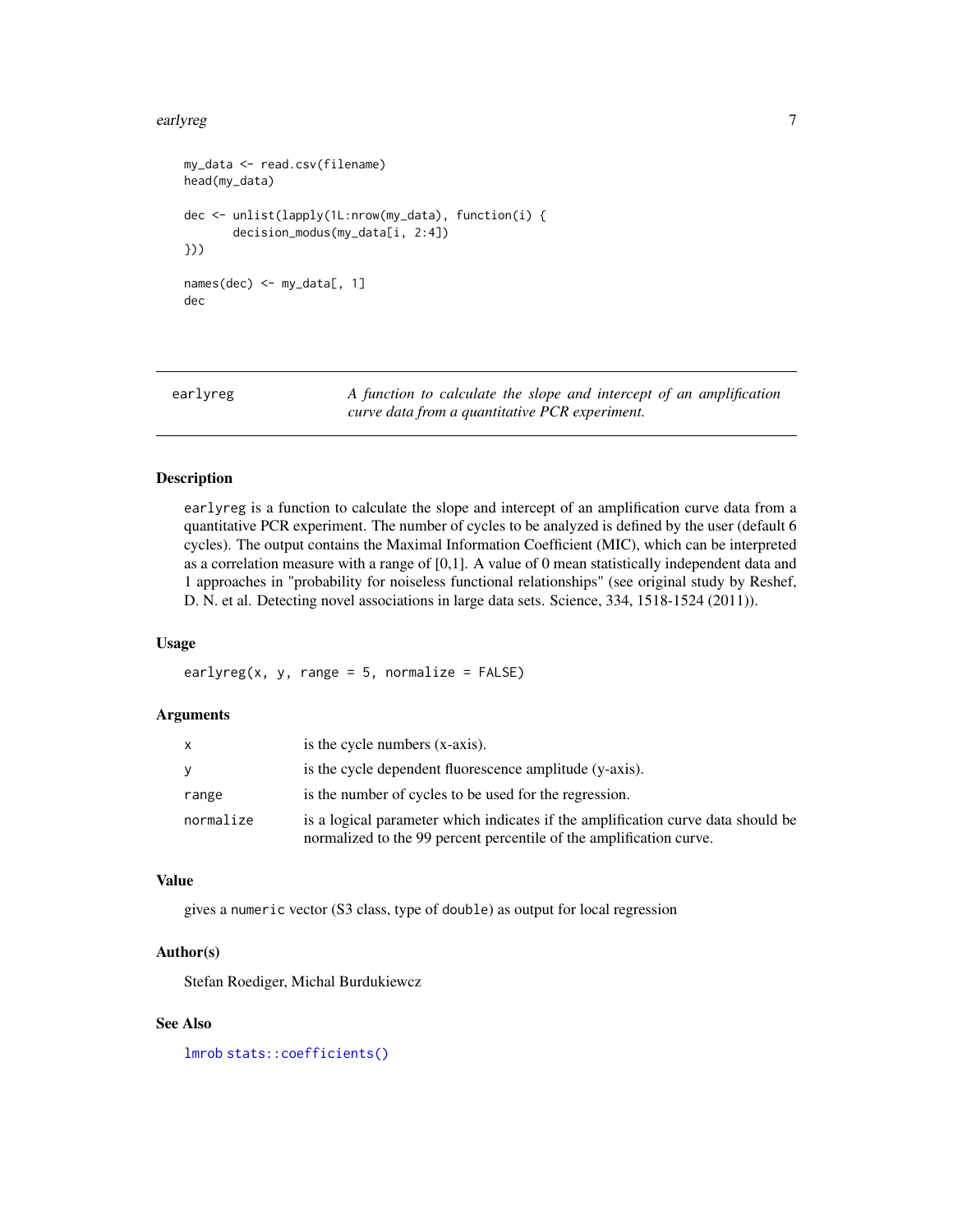# Examples

```
# Calculate slope and intercept on noise (negative) amplification curve data
# for the cycles 2 to 7 for the C316.amp data set
library(chipPCR)
data(C316.amp)
# Plot the data
plot(C316.amp[, 2], y=C316.amp[, 3], xlab="Cycle", ylab="RFU",
    main="C316.amp data set", lty=1, type="l")
res <- earlyreg(x=C316.amp[, 2], y=C316.amp[, 3], range=5)
res
```
<span id="page-7-1"></span>

|  | $\sim$ | ۰,<br>v |
|--|--------|---------|
|  |        |         |

encu *A function to calculate numerous features from amplification curve data from a quantitative PCR experiment.*

#### Description

encu (ENcode CUrves) is a function to calculate numerous features of a large amplification curve data set. The [pcrfit\\_single](#page-14-1) is performing the analysis for a single process.

# Usage

```
encu(data, detection_chemistry = NA, device = NA)
```
# Arguments

| data                | is the data set containing the cycles and fluorescence amplitudes.                                                     |  |
|---------------------|------------------------------------------------------------------------------------------------------------------------|--|
| detection_chemistry |                                                                                                                        |  |
|                     | contains additional meta information about the detection chemistry (e.g., probes,<br>intercalating dye) that was used. |  |
| device              | contains additional meta information about the qPCR system that was used.                                              |  |

# Value

gives a data.frame vector (S3 class, type of list) as output for features

The output of the encu function is identical to the [pcrfit\\_single](#page-14-1) function.

# Author(s)

Stefan Roediger, Michal Burdukiewcz

<span id="page-7-0"></span>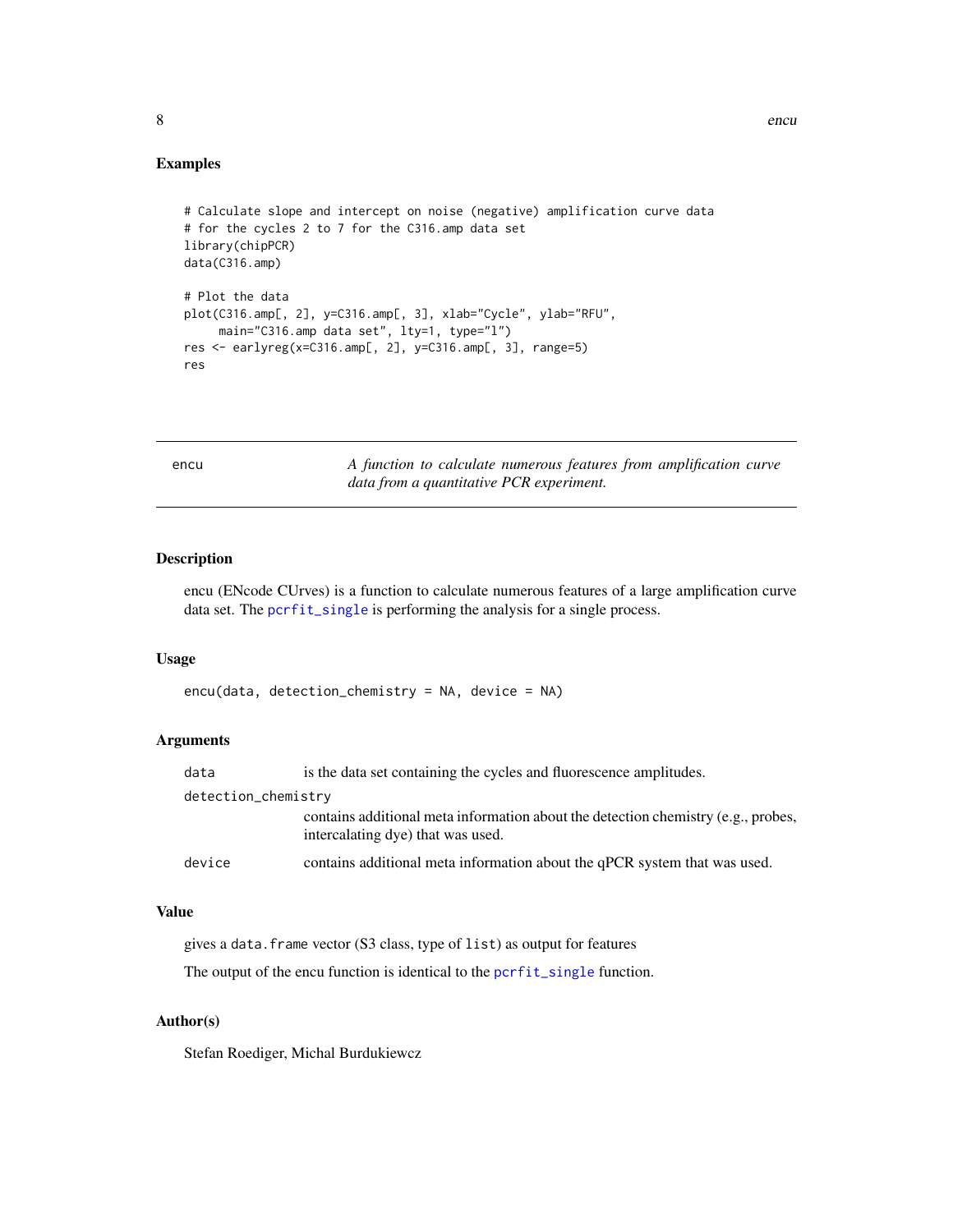# <span id="page-8-0"></span>head2tailratio 9

# Examples

```
# Calculate curve features of an amplification curve data. Note that not all
# available CPU cores are used. If need set "all" to use all available cores.
# In this example the testdat data set from the qpcR package is used.
# The samples F1.1 and F1.2 are positive amplification curves. The samples
# F1.3 and F1.4 are negative.
library(qpcR)
res_encu <- encu(testdat[, 1:3])
res_encu
```
<span id="page-8-1"></span>

| head2tailratio | A function to calculate to head to tail ratio of amplification curve data |
|----------------|---------------------------------------------------------------------------|
|                | from a quantitative PCR experiment                                        |

# Description

head2tailratio is a function to calculate the ratio of the head and the tail of a quantitative PCR amplification curve. In this test, only the head (first six cycles) and the tail (last six cycles) form the region of interest (ROI).

# Usage

```
head2tailratio(y, normalize = FALSE, slope_normalizer = FALSE, verbose = FALSE)
```
# Arguments

| y                | is the cycle dependent fluorescence amplitude (y-axis).                                                                      |
|------------------|------------------------------------------------------------------------------------------------------------------------------|
| normalize        | is a logical parameter, which indicates if the amplification curve.                                                          |
| slope_normalizer |                                                                                                                              |
|                  | is a logical parameter, which indicates if the head 2 tail ratio should be normalized<br>to the slope of the ROI.            |
| verbose          | is a logical parameter, which indicates if all the values, parameters and coeffi-<br>cients of the analysis should be shown. |

# Value

gives a numeric (S3 class, type of double) as output for the head to tail ratio

# Author(s)

Stefan Roediger, Michal Burdukiewcz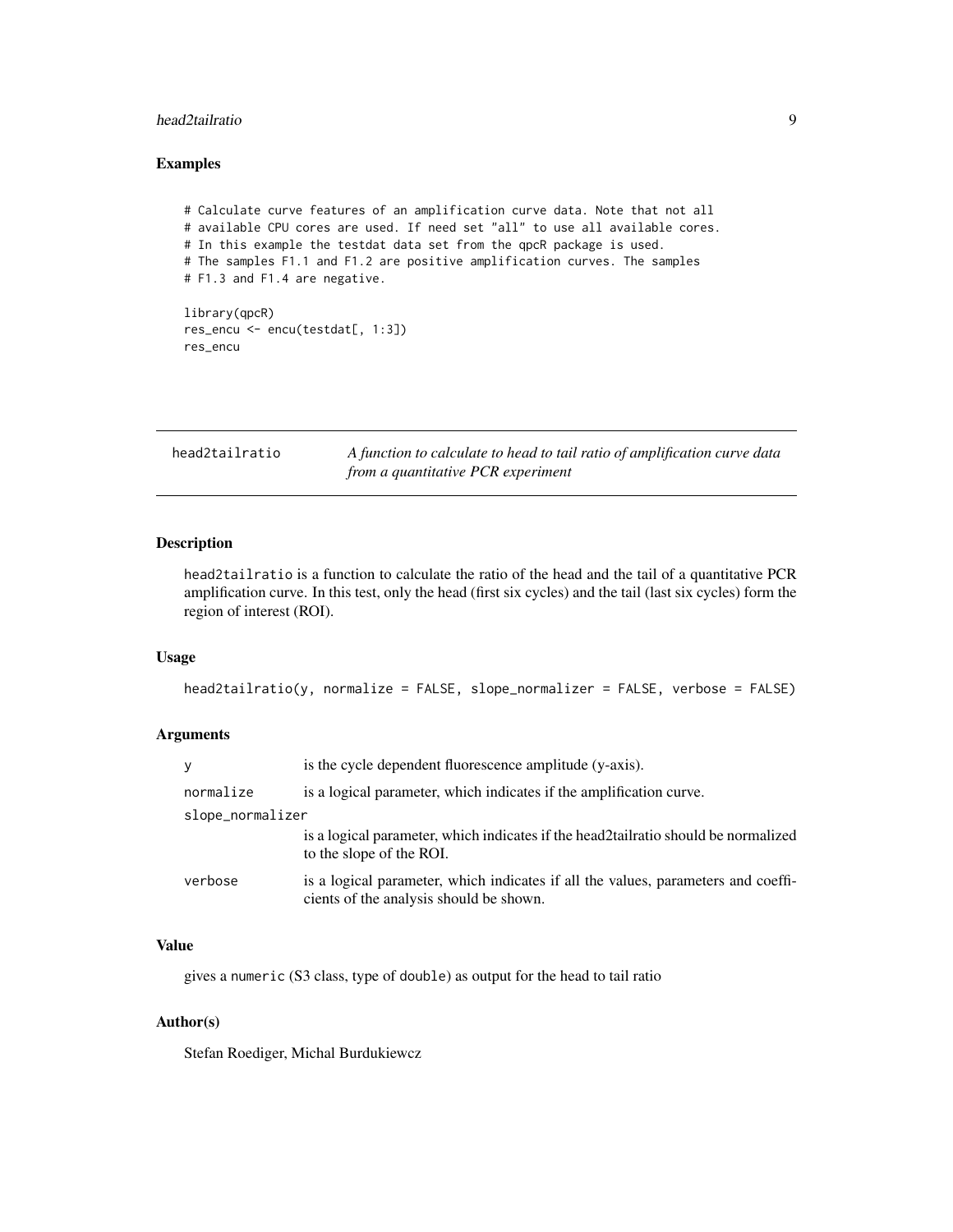# Examples

```
# calculate head to tail ratio on amplification curve data
library(qpcR)
res_head2tailratio <- sapply(2:ncol(competimer), function(i) {
   head2tailratio(y=competimer[, i], normalize=TRUE, slope_normalizer=TRUE)
})
res_head2tailratio_cluster <- kmeans(res_head2tailratio, 3)$cluster
matplot(competimer[, 1], competimer[, -1], xlab="Cycle", ylab="RFU",
      main="competimer data set", type="l", lty=1, col=res_head2tailratio_cluster, lwd=2)
```
<span id="page-9-1"></span>hookreg *A function to calculate the slope and intercept of an amplification curve data from a quantitative PCR experiment at the end of the data stream.*

# Description

hookreg is a function to calculate the slope and intercept of an amplification curve data from a quantitative PCR experiment. The idea is that a strong negative slope at the end of an amplification curve is indicative for a hook effect (see Barratt and Mackay 2002).

# Usage

```
hookreg(
  x,
  y,
  normalize = TRUE,
  sig.level = 0.0025,
 CI.level = 0.9975,
  robust = FALSE)
```
#### Arguments

| X         | is the cycle numbers (x-axis).                                                                             |
|-----------|------------------------------------------------------------------------------------------------------------|
| У         | is the cycle dependent fluorescence amplitude (y-axis).                                                    |
| normalize | is a logical parameter indicating if the data should be normalized to the 0.999<br>quantile                |
| sig.level | defines the significance level to test for a significant regression                                        |
| CI.level  | confidence level required for the slope                                                                    |
| robust    | is a logical parameter indicating if the data should be analyzed be a robust linear<br>regression (1mrob). |

<span id="page-9-0"></span>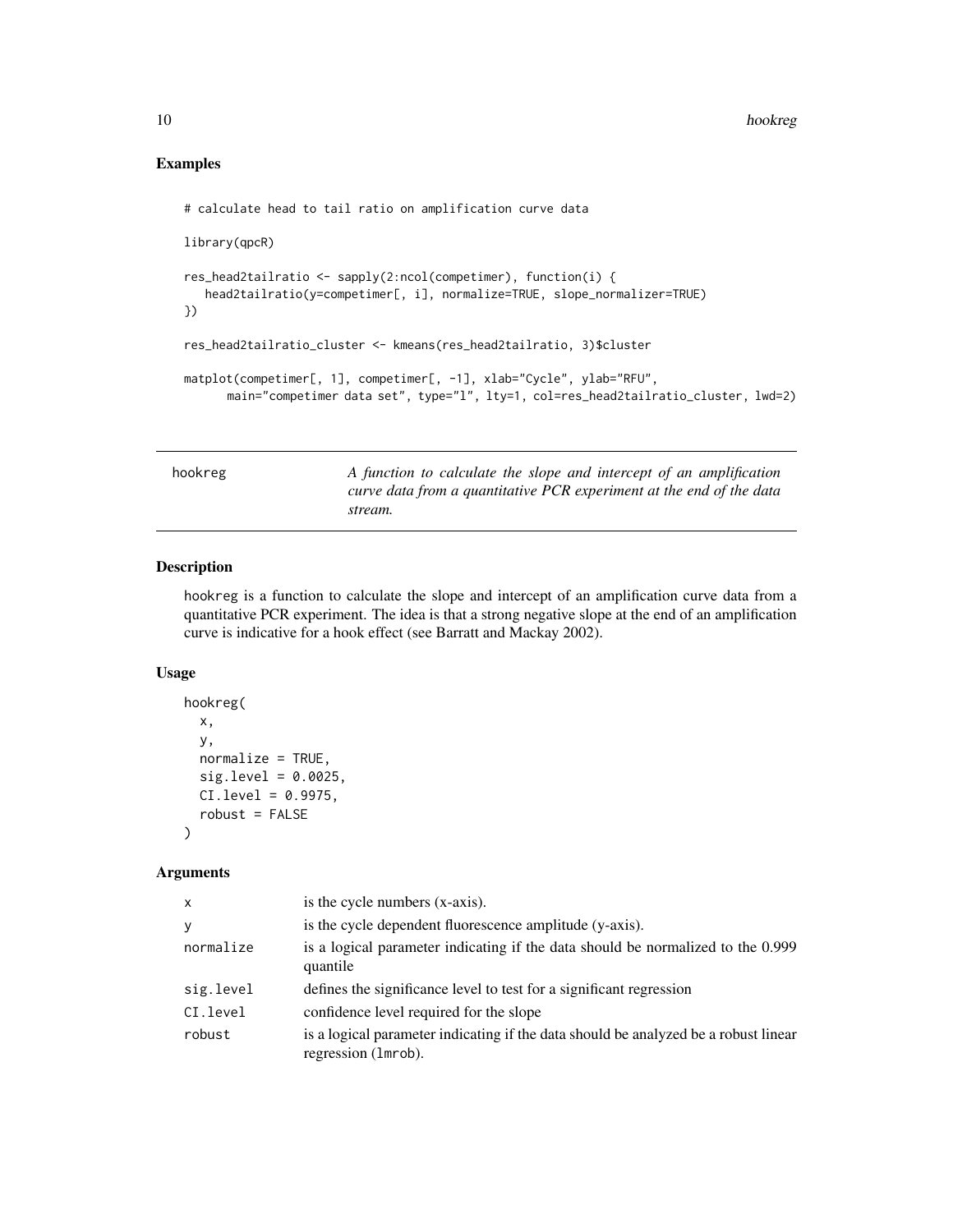#### <span id="page-10-0"></span>hookregNL 11

# Value

gives a numeric (S3 class, type of double) as output for the detection of a hook

# Author(s)

Stefan Roediger, Michal Burdukiewcz

# References

K. Barratt, J.F. Mackay, *Improving Real-Time PCR Genotyping Assays by Asymmetric Amplification*, J. Clin. Microbiol. 40 (2002) 1571–1572. doi:10.1128/JCM.40.4.1571-1572.2002.

# Examples

```
default.par <- par(no.readonly = TRUE)
# Calculate slope and intercept on noise (negative) amplification curve data
# for the last eight cycles.
library(qpcR)
res_hook <- data.frame(sample=colnames(boggy)[-1],
                       t(sapply(2:ncol(boggy), function(i) {
                       hookreg(x=boggy[, 1], y=boggy[, i])})))
res_hook
data_colors <- rainbow(ncol(boggy[, -1]), alpha=0.5)
cl <- kmeans(na.omit(res_hook[, 2:3]), 2)$cluster
par(mfrow=c(1,2))
matplot(x=boggy[, 1], y=boggy[, -1], xlab="Cycle", ylab="RFU",
main="boggy Data Set", type="l", lty=1, lwd=2, col=data_colors)
legend("topleft", as.character(res_hook$sample), pch=19,
         col=data_colors, bty="n")
plot(res_hook$intercept, res_hook$slope, pch=19, cex=2, col=data_colors,
xlab="intercept", ylab="Slope",
main="Clusters of Amplification Curves with an Hook Effect-like Curvature\nboggy Data Set")
points(res_hook$intercept, res_hook$slope, col=cl, pch=cl, cex=cl)
legend("topright", c("Strong Hook effect", " Weak Hook effect"), pch=c(1,2), col=c(1,2), bty="n")
text(res_hook$intercept, res_hook$slope, res_hook$sample)
```
par(default.par)

<span id="page-10-1"></span>hookregNL *hookregNL - A function to calculate the slope of amplification curves in the tail region*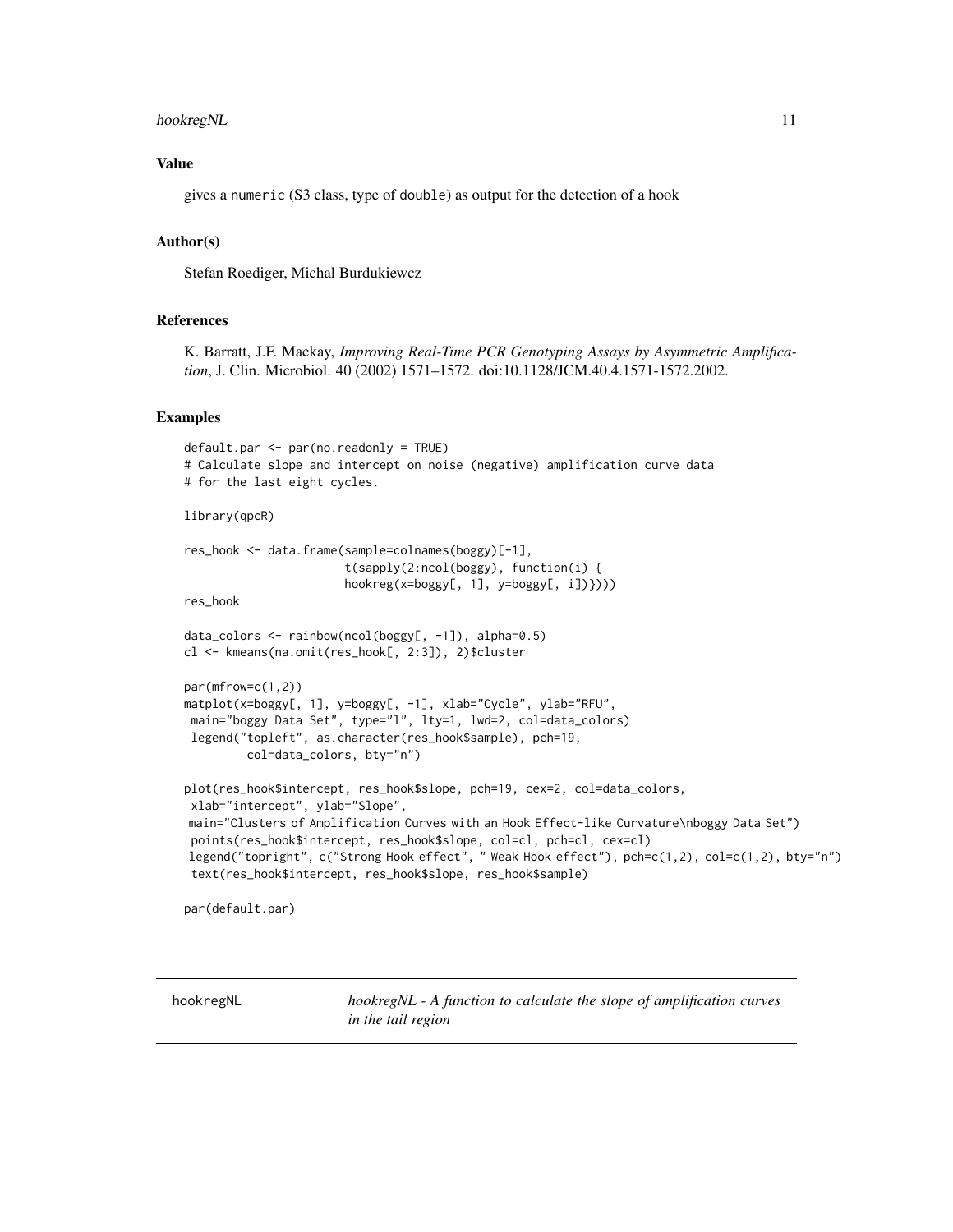# <span id="page-11-0"></span>Description

hookregNL is a function to calculate the slope and intercept of an amplification curve from a quantitative PCR experiment. The idea is that a strong negative slope at the end of an amplification curve is indicative for a hook effect (see Barratt and Mackay 2002). In contrast to [hookreg](#page-9-1) fits this function a sex-parameter model to the amplification curve and extracts the coefficient, which describes the slope.

# Usage

hookregNL(x, y, plot = FALSE, level = 0.995, simple = TRUE, manualtrim = 5)

# Arguments

| $\mathsf{x}$ | is the cycle numbers (x-axis).                                                                                                                        |
|--------------|-------------------------------------------------------------------------------------------------------------------------------------------------------|
| y            | is the cycle dependent fluorescence amplitude (y-axis).                                                                                               |
| plot         | is a logical parameter indicating if the data should be plotted, Default: FALSE.                                                                      |
| level        | the confidence level required, Default: 0.99.                                                                                                         |
| simple       | is a logical parameter. If TRUE (default) only the slope, confidence interval and<br>decisions are shown as output                                    |
| manualtrim   | is the number of cycles that should be removed from the background. (data. frame).<br>If FALSE, a list including the 6-parameter model is the output. |

# Value

gives a numeric (S3 class, type of double) as output for the detection of a hook

# Author(s)

Andrej-Nikolai Spiess, Stefan Roediger, Michal Burdukiewcz

# References

K. Barratt, J.F. Mackay, *Improving Real-Time PCR Genotyping Assays by Asymmetric Amplification*, J. Clin. Microbiol. 40 (2002) 1571–1572. doi:10.1128/JCM.40.4.1571-1572.2002.

#### See Also

[pcrfit](#page-0-0) [confint](#page-0-0)

# Examples

```
# Analyze data from the boggy data set for potential hook effect like
# curvature
library(qpcR)
# has hook
res <- hookregNL(boggy[, 1], boggy[, 2])
res
```
# has no hook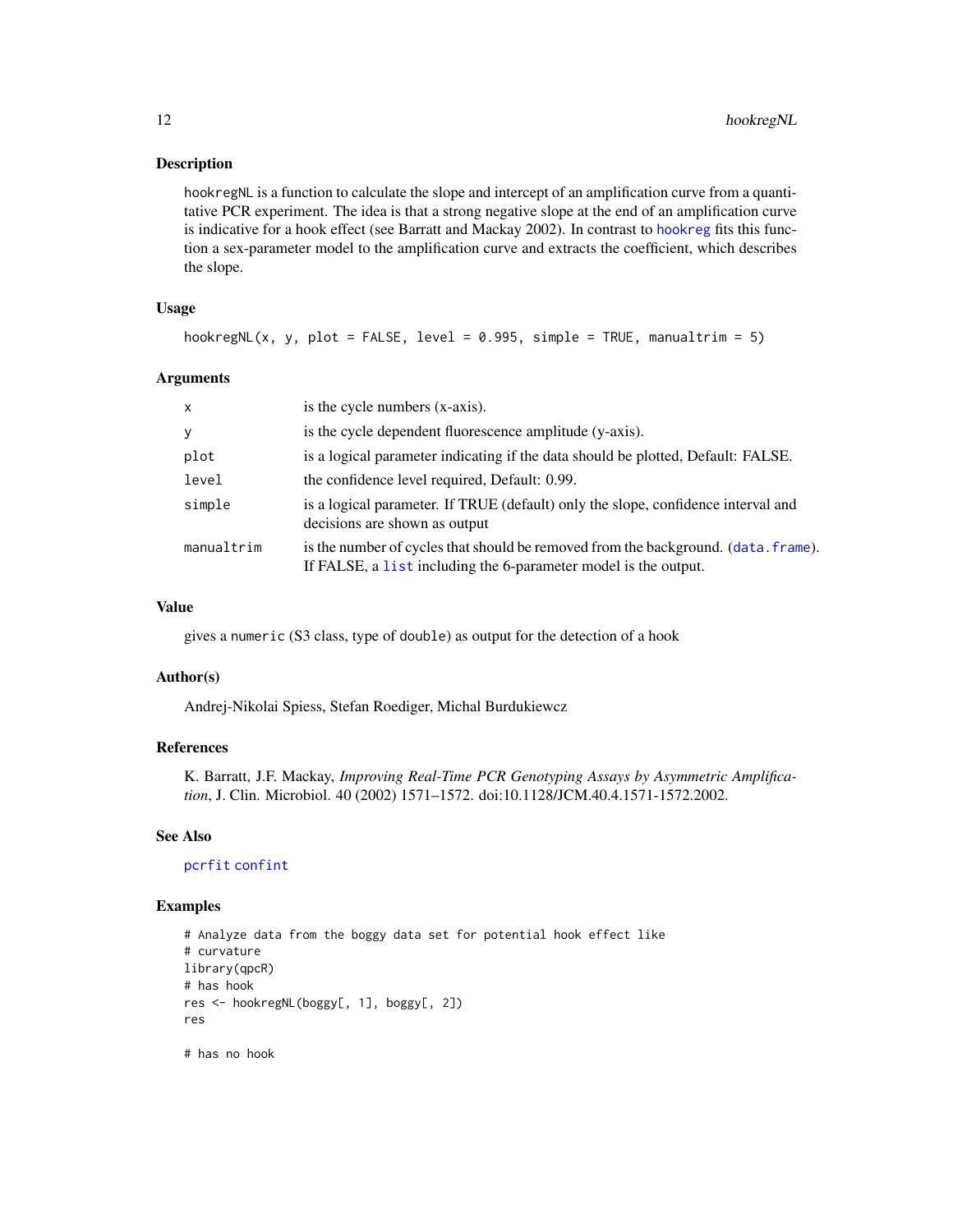#### <span id="page-12-0"></span>humanrater2 13

```
res <- hookregNL(boggy[, 1], boggy[, 12])
res
```
humanrater2 *Human Rater 2.0*

# Description

Launches graphical user interface for the manual annotation of large amplification curve data sets, similarly to the [humanrater](#page-0-0) function.

# Usage

humanrater2()

# Value

No return value, called for side effects

# Warning

Any ad-blocking software may cause malfunctions.

<span id="page-12-1"></span>mblrr *A function to perform a Local Robust Regression in Ranges defined by Qunantile-filtering*

# Description

mblrr is a function to perform the Median based Local Robust Regression (mblrr) from a quantitative PCR experiment. In detail, this function attempts to break the amplification curve in two parts (head (~background) and tail (~plateau)). Subsequent, a robust linear regression analysis ([lmrob](#page-0-0)) is preformed individually on both parts. The rational behind this analysis is that the slope and intercept of an amplification curve differ in the background and plateau region.

# Usage

mblrr(x, y, sig.level =  $0.01$ , normalize =  $FALSE$ )

# Arguments

| $\mathsf{x}$ | is the cycle numbers (x-axis).                                                                                                                         |
|--------------|--------------------------------------------------------------------------------------------------------------------------------------------------------|
| <b>y</b>     | is the cycle dependent fluorescence amplitude (y-axis).                                                                                                |
| sig.level    | is the significance level for the correlation test.                                                                                                    |
| normalize    | is a logical parameter, which indicates if the amplification curve data should be<br>normalized to the 99 percent quantile of the amplification curve. |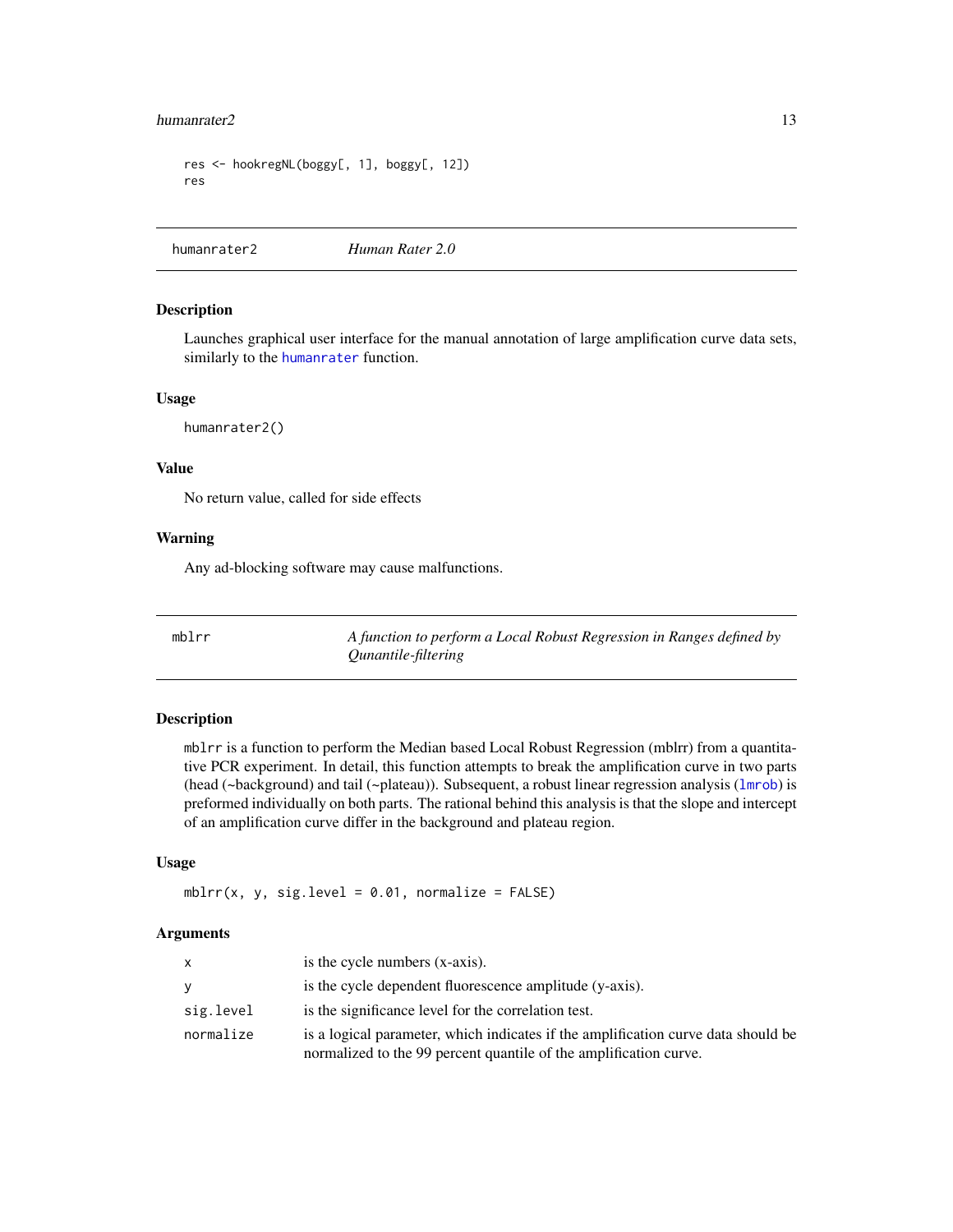# Details

*mblrr* intercept bg is the intercept of the head region, *mblrr* slope bg is the slope of the head region, *mblrr\_cor\_bg* is the coefficient of correlation of the head region, *mblrr\_intercept\_pt* is the intercept of the tail region, *mblrr\_intercept\_pt* is the slope of the tail region, *mblrr\_cor\_pt* is the coefficient of correlation of the tail region

# Value

gives a numeric (S3 class, type of double) as output for the regressed regions

# Author(s)

Stefan Roediger, Michal Burdukiewcz

# Examples

```
# Perform an mblrr analysis on noise (negative) amplification data of qPCR data
# with 35 cycles.
library(qpcR)
mblrr(x=boggy[, 1], y=boggy[, 2], normalize=TRUE)
```
PCRedux\_datasets *The datasets implemented in PCRedux*

# Description

A compilation of datasets for method evaluation/comparison.

# Usage

```
data_sample
RAS002
RAS002_decisions
kbqPCR
decision_res_kbqPCR
```
# Details

# data\_sample

Setup: Amplification curve data were analyzed with the encu() and the decision\_modus() functions. Details:

Data sets: batsch1, boggy, C126EG595, competimer, dil4reps94, guescini1, karlen1, lievens1, reps384, rutledge, testdat, vermeulen1, VIMCFX96\_60, stepone\_std.rdml, RAS002.rdml, RAS003.rdml, HCU32\_aggR.csv, lc96\_bACTXY.rdml.

# RAS002

Setup: Amplification curve data of the RAS002.rdml data set.

<span id="page-13-0"></span>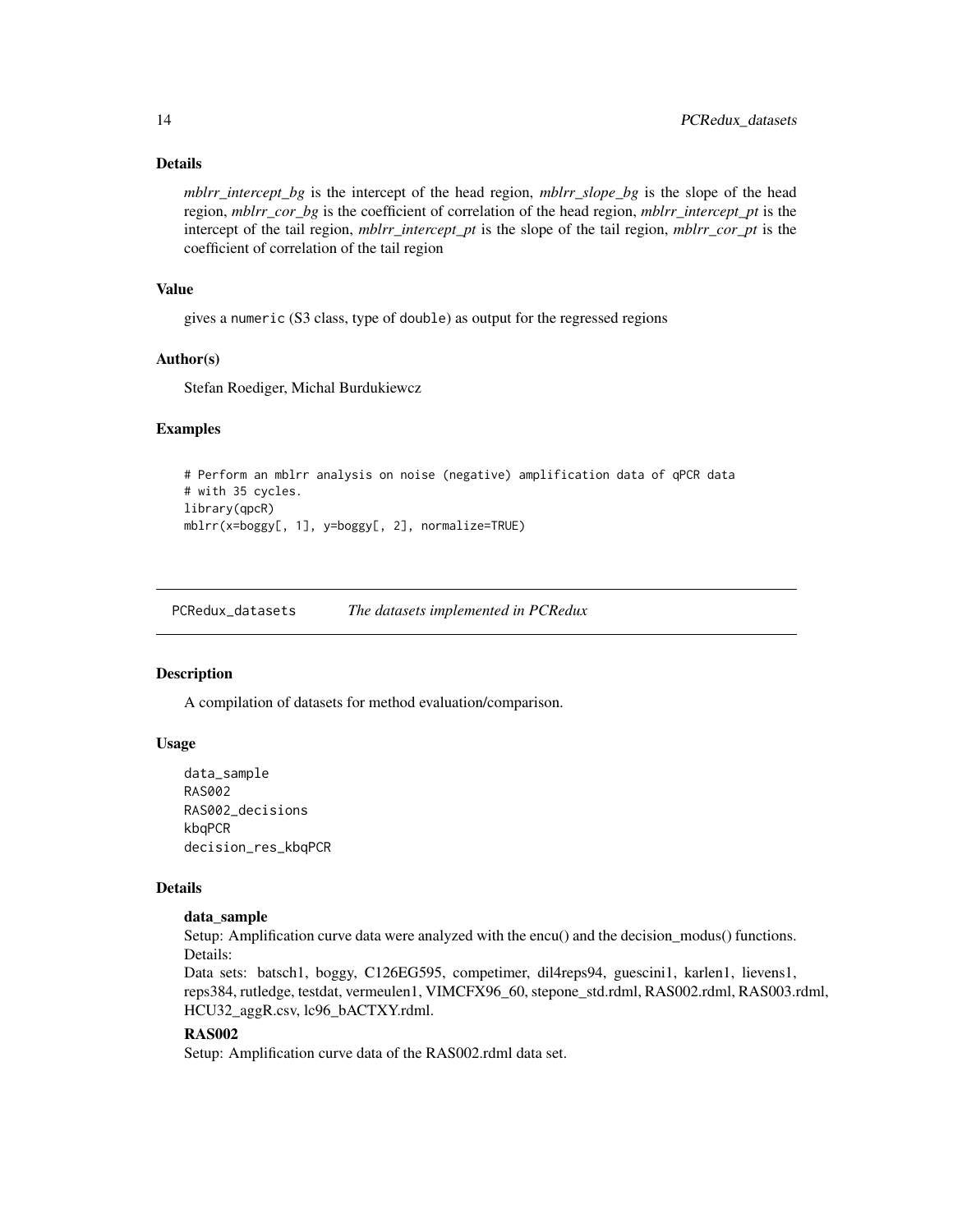# <span id="page-14-0"></span>pcrfit\_single 15

Details: Data sets: RAS002.rdml.

# RAS002\_decisions

Setup: Classes of the amplification curves from the RAS002.rdml data set. Details: Data sets: decision\_res\_RAS002.csv.

# Author(s)

Stefan Roediger

# References

Roediger, S., Burdukiewicz, M., Spiess, A.-N. & Blagodatskikh, K. Enabling reproducible real-time quantitative PCR research: the RDML package. *Bioinformatics*(2017). doi:10.1093/bioinformatics/btx528 Roediger, S., Burdukiewicz, M. & Schierack, P. chipPCR: an R package to pre-process raw data of amplification curves. *Bioinformatics* 31, 2900–2902 (2015)

Ritz, C. & Spiess, A.-N. qpcR: an R package for sigmoidal model selection in quantitative real-time polymerase chain reaction analysis. *Bioinformatics* 24, 1549–1551 (2008).

# Examples

```
## 'data_sample' dataset.
head(data_sample)
## 'RAS002.rdml' dataset as rda file.
head(RAS002)
head(RAS002_decisions)
```
<span id="page-14-1"></span>pcrfit\_single *pcrfit\_single - A function to extract features from an amplification curve*

# Description

The pcrfit\_single is responsible for the extraction of features from amplification curve data. The function can be used for custom functions for a paralleled analysis of amplification curve data. An example is given in the vignette.

# Usage

pcrfit\_single(x)

# **Arguments**

x is the data set containing the fluorescence amplitudes.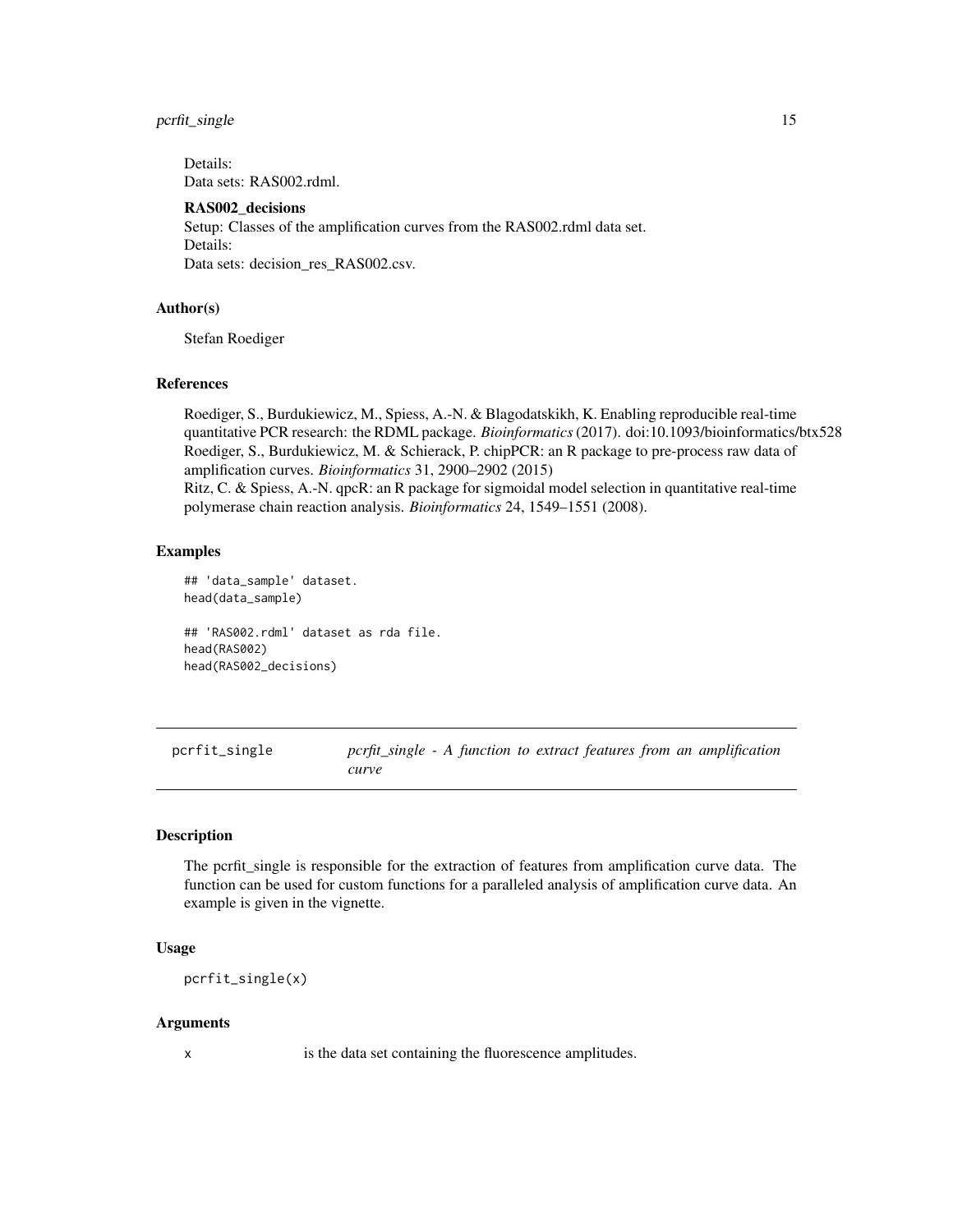# Details

Details can be found in the vignette.

# Value

Output Description

| "cp $D1$ "           | maximum of the first derivative curve                                                                   |
|----------------------|---------------------------------------------------------------------------------------------------------|
| "cpD2"               | maximum of the second derivative curve                                                                  |
| "cpD2_approx"        | maximum of the second derivative curve calculated by the approximate derivative                         |
| "cpD2_ratio"         | a value calculated from the ratio between cpD2 and cpD2_approx                                          |
| "eff"                | qPCR amplification efficiency                                                                           |
| "sliwin"             | qPCR amplification efficiency according the the 'window-of-linearity' method by Ruijter et al. (200     |
| "cpDdiff"            | absolute difference between cpD1 and cpD2                                                               |
| "loglin_slope"       | slope determined by a linear model of the data points from the minimum and maximum of the secon         |
| "cpD2_range"         | cycle difference between the maximum and the minimum of the second derivative curve                     |
| 'top"                | takeoff point. When no top can be determined, the tob value is set to the first cycle number.           |
| "f.top"              | fluorescence at takeoff point. When no f.tdp can be determined, the f.tdp value is set to the RFU val   |
| "tdp"                | takes the maximum fluorescence subtracted by reverse values of the fluorescence and calculates then     |
| "f.tdp"              | fluorescence at tdp point. When no f.tdp can be determined, the f.tdp value is set to the RFU value a   |
| "bg.stop"            | estimates the end (cycle) the amplification curve background based on the bg.max function and norr      |
| "amp.stop"           | estimates the end (cycle) of the amplification curve based in the bg.max function and normalizes it t   |
| "b_slope"            | Is the slope of the seven parameter model                                                               |
| "b_model_param"      | Is the b model parameter of the model optimally fitted according to the AIC                             |
| "c_model_param'      | Is the c model parameter of the model optimally fitted according to the AIC                             |
| "d_model_param"      | Is the d model parameter of the model optimally fitted according to the AIC                             |
| "e_model_param'      | Is the e model parameter of the model optimally fitted according to the AIC                             |
| "f_model_param"      | Is the f model parameter of the model optimally fitted according to the AIC                             |
| "f_intercept"        | Is the intercept of the seven parameter model                                                           |
| "convInfo_iteratons" | Number of iterations needed to fit the 7 parameter model                                                |
| "qPCRmodel"          | non-linear model determined for the analysis                                                            |
| "qPCRmodelRF"        | non-linear model determined for the analysis of the reversed amplification curve                        |
| "minRFU"             | minimum of fluorescence amplitude                                                                       |
| "maxRFU"             | maximum of fluorescence amplitude                                                                       |
| " $init2"$           | initial template fluorescence from an exponential model                                                 |
| "fluo"               | raw fluorescence value at the point defined by cpD2                                                     |
| "slope_bg"           | slope of the first cycles                                                                               |
| "k1_model_param'     | Is the k1 model parameter of the seven parameter model                                                  |
| "k2_model_param'     | Is the k2 model parameter of the seven parameter model                                                  |
| "intercept_bg"       | intercept of the first cycles                                                                           |
| "sigma_bg"           | sigma of background                                                                                     |
| "sd_bg"              | standard deviation of the background (ground phase) region (start to takeoff point)                     |
| "head2tail_ratio"    | ratio between the signal of the background and tail region                                              |
| "mblrr_intercept_bg" | the value of the intercept in the estimated background region of the amplification curve                |
| "mblrr_slope_bg"     | the value of the slope in the estimated background region of the amplification curve                    |
| "mblrr_cor_bg"       | the value of the linear correlation coefficient in the estimated background region of the amplification |
| "mblrr_intercept_pt" | the value of the intercept in the estimated plateau phase of the amplification curve                    |
| "mblrr_slope_pt"     | the value of the slope in the estimated plateau phase of the amplification curve                        |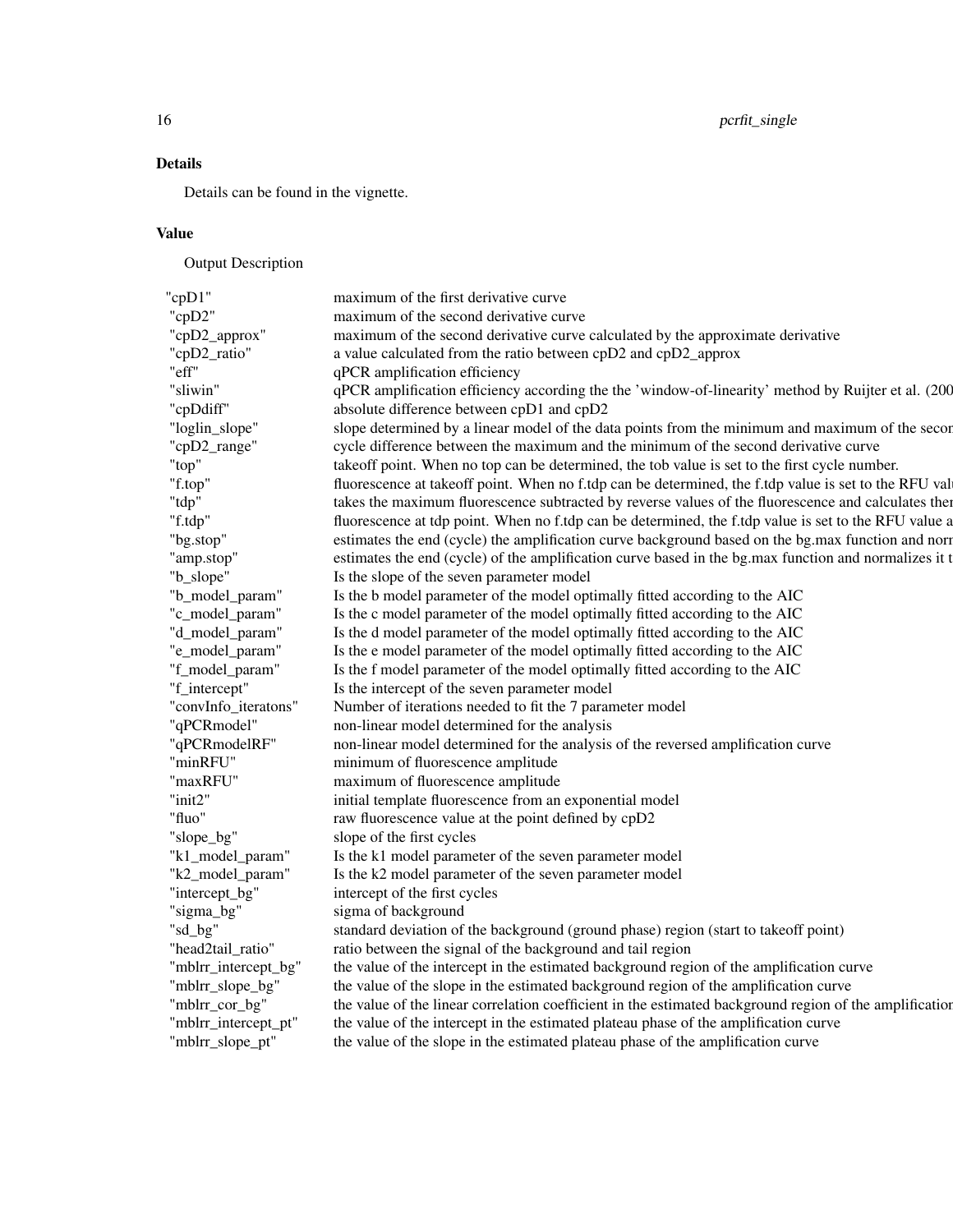"mblrr\_cor\_pt" the value of the linear correlation coefficient in the estimated plateau phase of the amplification curve "polyarea" area of a polygon given by the vertices in the vectors cycles and fluorescence "beaks ratio" Takes the estimate approximate local minimums and maximums "autocorrelation" is a value of autocorrelation of a gain curve from a quantitative PCR experiment "cp\_e.agglo" agglomerative hierarchical estimate for multiple change points "cp\_bcp" change point by Bayesian analysis methods numeric numeric numeric change point by Bayesian analysis methods "amptester\_shapiro" tests based on the Shapiro-Wilk normality test if the amplification curve is just noise "amptester\_lrt" performs a cycle dependent linear regression and determines if the coefficients of determination dev "amptester\_rgt" Resids growth test (RGt) tests if fluorescence values in a linear phase are stable "amptester\_tht" Threshold test (THt) takes the first 20 percent and the last 15 percent of any input data set and perfo "amptester\_slt" Signal level test compares 1. the signals by a robust "sigma" rule by median +  $2$  \* mad and  $2$ . by comparison of the signal level test compares 1. the signals by a robust "sigma" rule by median +  $2$  \* m "amptester\_polygon" pco test (pco) determines if the points in an amplification curve (like a polygon, in particular non-convex polygons) "amptester\_slope.ratio" SIR uses the inder function to find the approximated first derivative maximum, second derivative mi "hookreg\_hook" estimate of hook effect like curvature binary binary estimate of hook effect like curvature "hookreg\_hook\_slope" estimate of slope of the hook effect like curvature "hookreg\_hook\_delta" Estimated value for the number of cycles from the qPCR cycle where the hook effect was determine "central\_angle" shows the central angle calculated from the maximum and minimum of the second derivatives, with "sd\_bg" shows the standard deviation of the fluorescence in the ground phase "number\_of\_cycles" Number of cylces numeric numeric numeric numeric numeric numeric numeric numeric numeric numeric numeric numeric numeric numeric numeric numeric numeric numeric numeric numeric numeric numeric numeric nu "direction" test if the maximum of the first derivative is positive or negative "range" outputs the difference of fluorescence between 0.99 and 0.01 percentile. The value thus corresponds "polyarea\_trapz" calculates trapezoidal integration. The calculation stops when the difference from one step to the ne "cor" is the value of the correlation coefficient from a linear correlation analysis according to Pearson between all PCR cycles and the fluorescence signals. The fluorescence signals and the fluorescence signals. The fluo "res\_coef\_pcrfit.b" is the parameter from the adjustment with a nonlinear (sigmoid) four-parametric model which descr "res\_coef\_pcrfit.c" is the parameter from the adjustment with a nonlinear (sigmoid) four-parametric model which descr "res\_coef\_pcrfit.d" is the parameter from the adjustment with a nonlinear (sigmoid) four-parametric model which descr "res\_coef\_pcrfit.e" is the parameter from the adjustment with a nonlinear (sigmoid) four-parametric model, which describes the point of influent of influent on the sigmoid contraction on the sigmoid contraction describes t "fitAIC" is the value of the Akaike's second-order corrects Information Criterion, which was determined on a "fitIter" Number of iterations needed to fit the 4 parameter model "segment\_x" Adjusts a regression model with segmented (linear) relationships between fluorescence and PCR cycles. "segment\_U1.x" Adjusts a regression model with segmented (linear) relationships between fluorescence and PCR cy "segment\_U2.x" Adjusts a regression model with segmented (linear) relationships between fluorescence and PCR cy "segment\_psi1.x" Adjusts a regression model with segmented (linear) relationships between fluorescence and PCR cy "segment\_psi2.x" Adjusts a regression model with segmented (linear) relationships between fluorescence and PCR cy "sumdiff" describes proportion of cycles x in which the fluorescence signal of x is smaller than in  $x+1$ "poly\_1" is a value of a third-order polynomial  $a + b*x + c*x^2 + d*x^3$  is fitted to the curve data, where the "poly\_2" is a value of a third-order polynomial  $a + b*x + c*x^2 + d*x^3$  is fitted to the curve data, where the "poly\_3" is a value of a third-order polynomial  $a + b*x + c*x^2 + d*x^3$  is fitted to the curve data, where the "poly\_4" is a value of a third-order polynomial  $a + b*x + c*x^2 + d*x^3$  is fitted to the curve data, where the "window\_Win\_1" The complete curve trajectory is segmented into 10 equidistant windows by fitting an interpolating s "window\_Win\_2" The complete curve trajectory is segmented into 10 equidistant windows by fitting an interpolating s "window\_Win\_3" The complete curve trajectory is segmented into 10 equidistant windows by fitting an interpolating s "window\_Win\_4" The complete curve trajectory is segmented into 10 equidistant windows by fitting an interpolating s "window\_Win\_5" The complete curve trajectory is segmented into 10 equidistant windows by fitting an interpolating s "window\_Win\_6" The complete curve trajectory is segmented into 10 equidistant windows by fitting an interpolating s "window\_Win\_7" The complete curve trajectory is segmented into 10 equidistant windows by fitting an interpolating s "window\_Win\_8" The complete curve trajectory is segmented into 10 equidistant windows by fitting an interpolating s "window\_Win\_9" The complete curve trajectory is segmented into 10 equidistant windows by fitting an interpolating s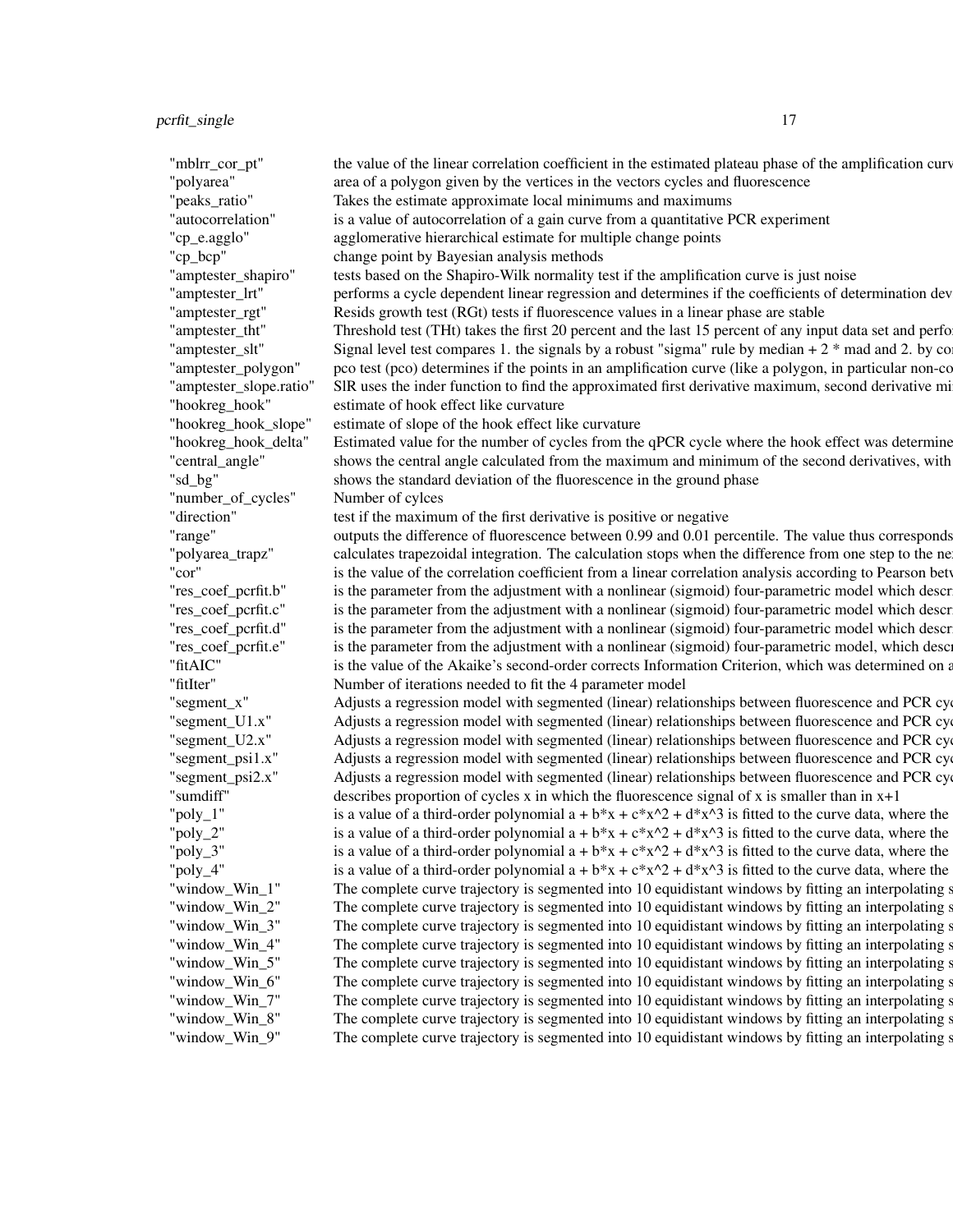# <span id="page-17-0"></span>18 perfit\_single

"window\_Win\_10" The complete curve trajectory is segmented into 10 equidistant windows by fitting an interpolating s " sd\_plateau" describes the standard deviation in the late phase of an amplification curve (last five cycles). With ideal P

gives a data.frame (S3 class, type of list) as output for the curve features

# Author(s)

Stefan Roediger, Michal Burdukiewcz

# References

M. Febrero-Bande, M.O. de la Fuente, others, *Statistical computing in functional data analysis: The R package fda.usc*, Journal of Statistical Software. 51 (2012) 1–28. http://www.jstatsoft.org/v51/i04/

A.-N. Spiess, C. Deutschmann, M. Burdukiewicz, R. Himmelreich, K. Klat, P. Schierack, S. Roediger, Impact of Smoothing on Parameter Estimation in Quantitative DNA Amplification Experiments, Clinical Chemistry. 61 (2015) 379–388. doi:10.1373/clinchem.2014.230656.

S. Roediger, A. Boehm, I. Schimke, Surface Melting Curve Analysis with R, *The R Journal*. 5 (2013) 37–53. http://journal.r-project.org/archive/2013-2/roediger-bohm-schimke.pdf.

S. Roediger, M. Burdukiewicz, K.A. Blagodatskikh, P. Schierack, R as an Environment for the Reproducible Analysis of DNA Amplification Experiments, *The R Journal*. 7 (2015) 127–150. http://journal.r-project.org/archive/2015-1/RJ-2015-1.pdf.

S. Pabinger, S. Roediger, A. Kriegner, K. Vierlinger, A. Weinhauusel, A survey of tools for the analysis of quantitative PCR (qPCR) data, *Biomolecular Detection and Quantification*. 1 (2014) 23–33. doi:10.1016/j.bdq.2014.08.002.

S. Roediger, M. Burdukiewicz, P. Schierack, *chipPCR: an R package to pre-process raw data of amplification curves*, *Bioinformatics*. 31 (2015) 2900–2902. doi:10.1093/bioinformatics/btv205.

#### See Also

[bcp](#page-0-0) [bg.max](#page-0-0),[amptester](#page-0-0),[smoother](#page-0-0) [e.agglo](#page-0-0) [diffQ](#page-0-0),[mcaPeaks](#page-0-0),[diffQ2](#page-0-0) [head2tailratio](#page-8-1),[earlyreg](#page-6-1),[hookreg](#page-9-1),[hookregNL](#page-10-1),mblr [polyarea](#page-0-0) [pcrfit](#page-0-0),[takeoff](#page-0-0),[sliwin](#page-0-0),[efficiency](#page-0-0) [diff](#page-0-0) [quantile](#page-0-0) [segmented](#page-0-0)

#### Examples

# Load the chipPCR package and analyze from the C126EG685 the first qPCR run # "A01" (column 2). library(chipPCR) res <- pcrfit\_single(C126EG685[, 2])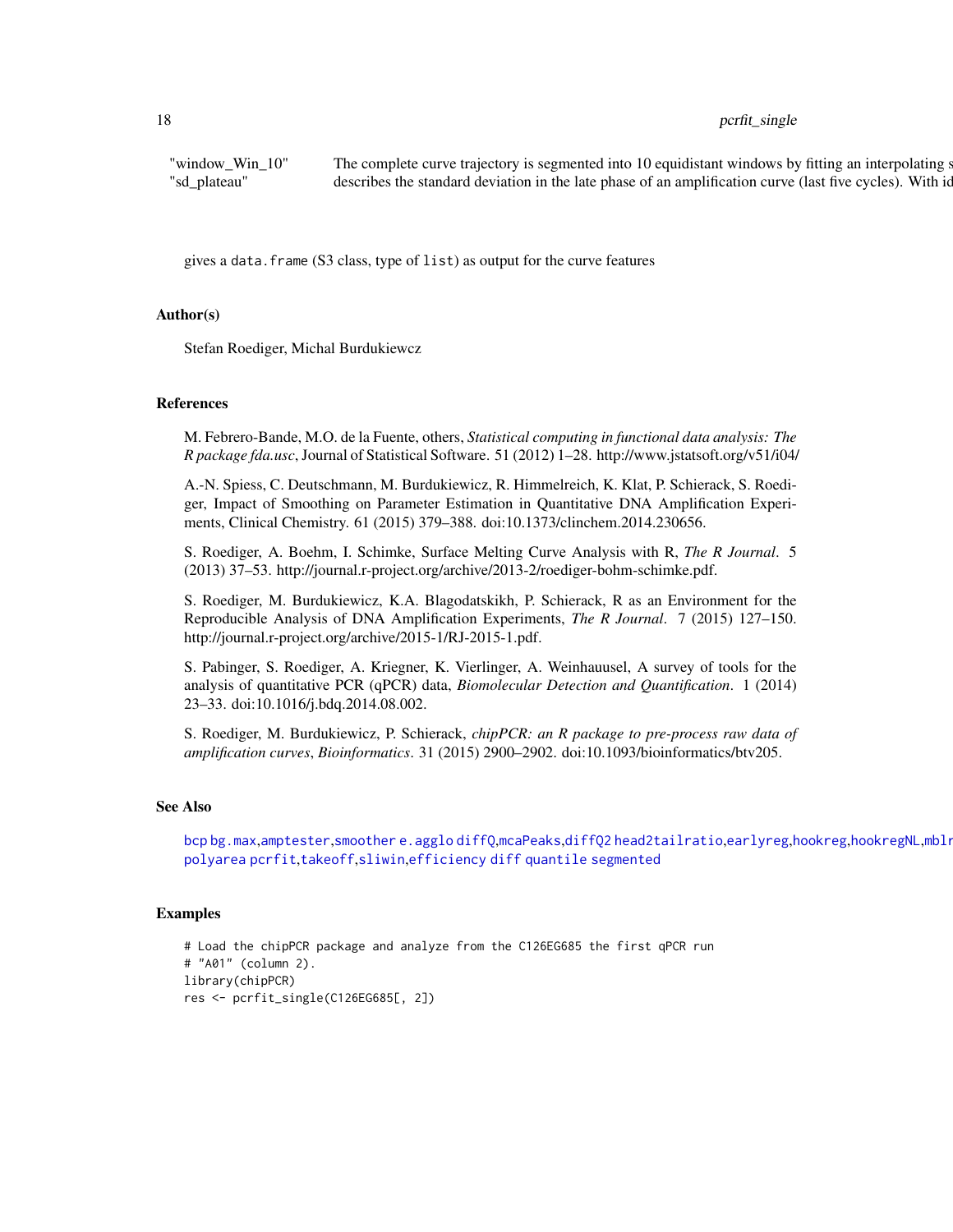<span id="page-18-0"></span>

# Description

This function performs an analysis sensitivity and specificity to asses the performance of a binary classification test. For further reading the studies by Brenner and Gefeller 1997, James 2013 by Kuhn 2008 are a good starting point.

# Usage

performeR(sample, reference)

# Arguments

| sample    | is a vector with logical decisions $(0, 1)$ of the test system.      |
|-----------|----------------------------------------------------------------------|
| reference | is a vector with logical decisions $(0, 1)$ of the reference system. |

# Details

TP, true positive; FP, false positive; TN, true negative; FN, false negative Sensitivity - TPR, true positive rate TPR = TP /  $(TP + FN)$ Specificity - SPC, true negative rate  $SPC = TN / (TN + FP)$ Precision - PPV, positive predictive value PPV =  $TP / (TP + FP)$ Negative predictive value - NPV NPV =  $TN / (TN + FN)$ Fall-out, FPR, false positive rate FPR = FP /  $(FP + TN) = 1 - SPC$ False negative rate - FNR FNR = FN  $/(TN + FN) = 1 - TPR$ False discovery rate - FDR FDR = FP  $/(TP + FP) = 1 - PPV$ Accuracy - ACC ACC =  $(TP + TN) / (TP + FP + FN + TN)$ F1 score F1 =  $2TP / (2TP + FP + FN)$ Likelihood ratio positive - LRp LRp = TPR/(1-SPC) Matthews correlation coefficient (MCC) MCC = (TP\*TN -  $FP*FN$ ) / sqrt(TN + FP) \* sqrt(TN+FN) ) Cohen's kappa (binary classification) kappa=(p0-pc)/(1-p0)

r (reference) is the trusted label and s (sample) is the predicted value

|       | r=1 | $r=0$ |
|-------|-----|-------|
| $s=1$ | a   | b     |
| $s=0$ | с   | d     |

$$
n = a + b + c + d
$$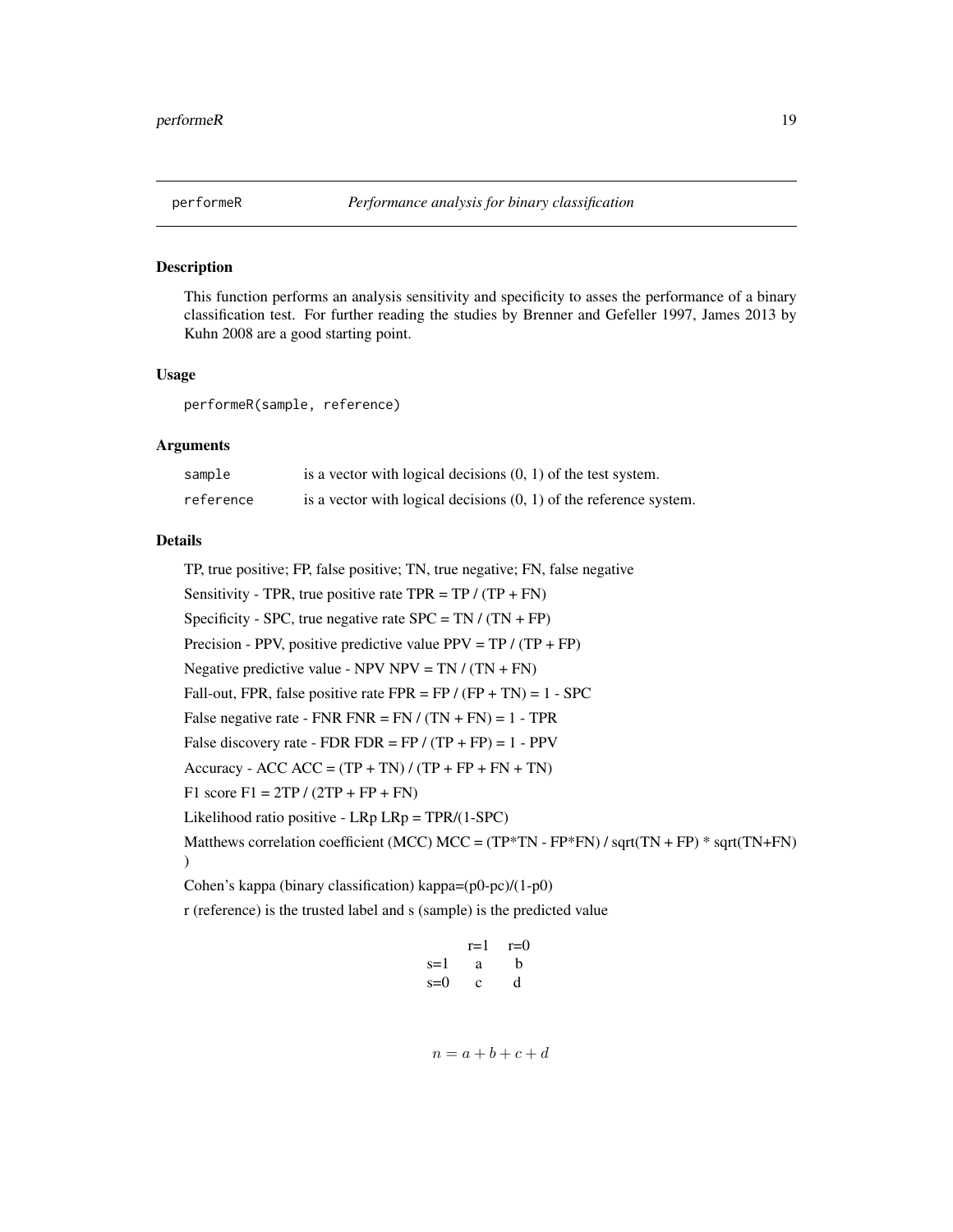```
pc=((a+b)/n)((a+c)/n)+((c+d)/n)((b+d)/n)po=(a+d)/n
```
# Value

gives a data.frame (S3 class, type of list) as output for the performance

# Author(s)

Stefan Roediger, Michal Burdukiewcz

## References

H. Brenner, O. Gefeller, others, Variation of sensitivity, specificity, likelihood ratios and predictive values with disease prevalence, *Statistics in Medicine*. 16 (1997) 981–991.

M. Kuhn, Building Predictive Models in R Using the caret Package, *Journal of Statistical Software*. 28 (2008). doi:10.18637/jss.v028.i05.

G. James, D. Witten, T. Hastie, R. Tibshirani, An Introduction to Statistical Learning, *Springer New York, New York, NY*, (2013). doi:10.1007/978-1-4614-7138-7.

# Examples

```
# Produce some arbitrary binary decisions data
# test_data is the new test or method that should be analyzed
# reference_data is the reference data set that should be analyzed
test_data <- c(0,0,0,0,0,0,1,1,0,1,0,1,0,1,0,1,0,1,0,1,0,1,0,1)
reference_data <- c(0,0,0,0,1,1,1,1,0,1,0,1,0,1,0,1,0,1,0,1,1,1,1,1)
# Plot the data of the decisions
plot(1:length(test_data), test_data, xlab="Sample", ylab="Decisions",
     yaxt="n", pch=19)
axis(2, at=c(0,1), labels=c("negative", "positive"), las=2)
points(1:length(reference_data), reference_data, pch=1, cex=2, col="blue")
legend("topleft", c("Sample", "Reference"), pch=c(19,1),
       cex=c(1.5,1.5), bty="n", col=c("black","blue"))
```

```
# Do the statistical analysis with the performeR function
performeR(sample=test_data, reference=reference_data)
```
<span id="page-19-1"></span>qPCR2fdata *A helper function to convert amplification curve data to the fdata format.*

#### Description

qPCR2fdata is a helper function to convert qPCR data to the functional [fdata](#page-0-0) class as proposed by Febrero-Bande  $\&$  de la Fuente (2012). This function prepares the data for further analysis with the [fda.usc](#page-0-0) package, which includes utilities for functional data analysis (e.g., Hausdorff distance).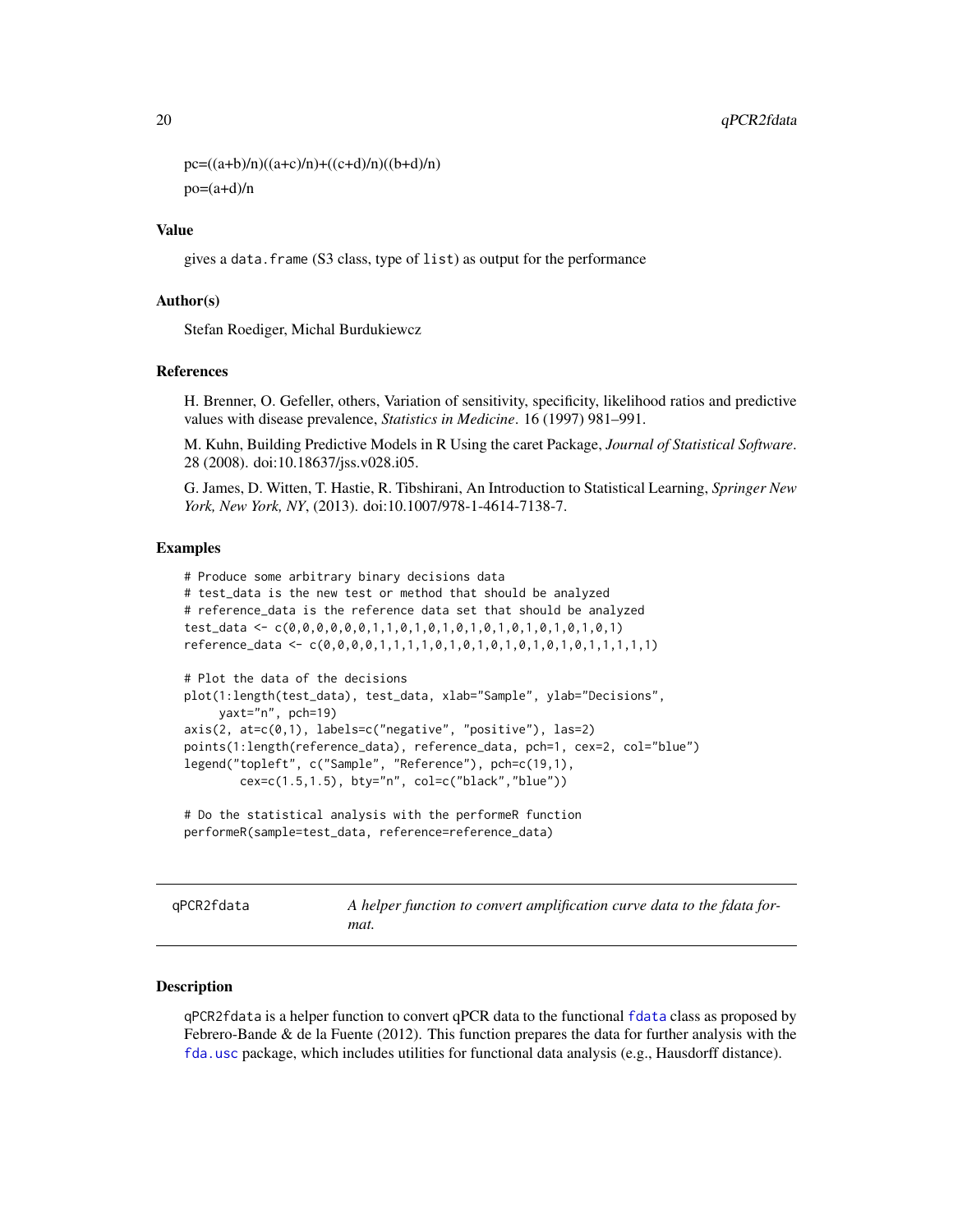# <span id="page-20-0"></span>qPCR2fdata 21

# Usage

```
qPCR2fdata(data, preprocess = FALSE)
```
#### Arguments

| data       | is a data set containing the amplification cycles (1, column) and the fluorescence<br>(subsequent columns).                                                                                                                                 |
|------------|---------------------------------------------------------------------------------------------------------------------------------------------------------------------------------------------------------------------------------------------|
| preprocess | is a logical parameter (default FALSE). If TRUE, the CPP function from the<br>chipPCR package (Roediger et al. $2015$ ) is used to pre-process the data (e.g.,<br>imputation of missing values), and the fluorescence (subsequent columns). |

# Value

gives an fdata object (S3 class, type of list) as output for a converted amplification curve.

# Author(s)

Stefan Roediger, Michal Burdukiewcz

#### References

M. Febrero-Bande, M.O. de la Fuente, others, *Statistical computing in functional data analysis: The R package fda.usc*, Journal of Statistical Software. 51 (2012) 1–28. http://www.jstatsoft.org/v51/i04/

S. Roediger, M. Burdukiewicz, P. Schierack, *chipPCR: an R package to pre-process raw data of amplification curves*, Bioinformatics. 31 (2015) 2900–2902. doi:10.1093/bioinformatics/btv205.

# Examples

```
default.par <- par(no.readonly = TRUE)
# Calculate slope and intercept on noise (negative) amplification curve data
# for the last eight cycles.
library(qpcR)
library(fda.usc)
# Convert the qPCR data set to the fdata format
res_fdata <- qPCR2fdata(testdat)
# Extract column names and create rainbow color to label the data
res_fdata_colnames <- colnames(testdat[-1])
data_colors <- rainbow(length(res_fdata_colnames), alpha=0.5)
# Plot the converted qPCR data
par(mfrow=c(1,2))
plot(res_fdata, xlab="cycles", ylab="RFU", main="testdat", type="l",
                   lty=1, lwd=2, col=data_colors)
legend("topleft", as.character(res_fdata_colnames), pch=19,
         col=data_colors, bty="n", ncol=2)
# Calculate the Hausdorff distance (fda.usc) package and plot the distances
# as clustered data.
```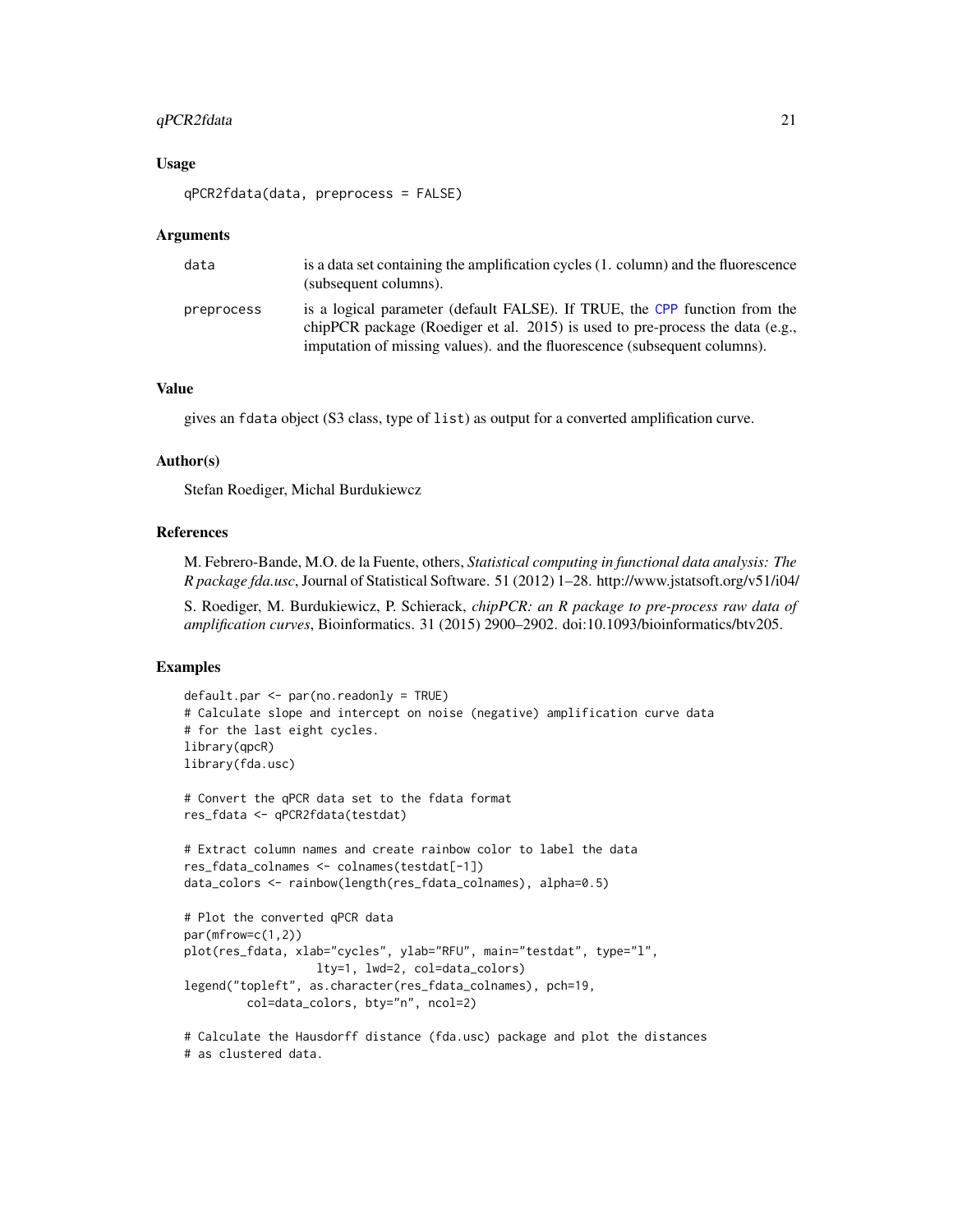<span id="page-21-0"></span> $22$  tReem

```
res_fdata_hclust <- metric.hausdorff(res_fdata)
plot(hclust(as.dist(res_fdata_hclust)), main="Clusters of the amplification\n
  curves as calculated by the Hausdorff distance")
par(default.par)
```
run\_PCRedux *PCRedux app*

# Description

A graphical user interface for computing the properties of amplification curves. Take a look at the vignette to learn more about the different ways to start the app.

#### Usage

run\_PCRedux()

# Value

null.

No return value, called for side effects

#### Note

Any ad-blocking software may cause malfunctions.

# See Also

[encu](#page-7-1), [runApp](#page-0-0).

tReem *A function to Group Amplification Curves According to their Shape*

# Description

tReem is a function to group amplification curves from a quantitative PCR experiment according to their shape. Either the Pearson correlation coefficient or the Hausdorff distance is used as measure. In most cases the grouping based on the Pearson correlation coefficient is sufficient. The grouping based on the Hausdorff distance can be very slow for large data sets.

# Usage

 $t$ Reem(data, cor = TRUE,  $k = 2$ )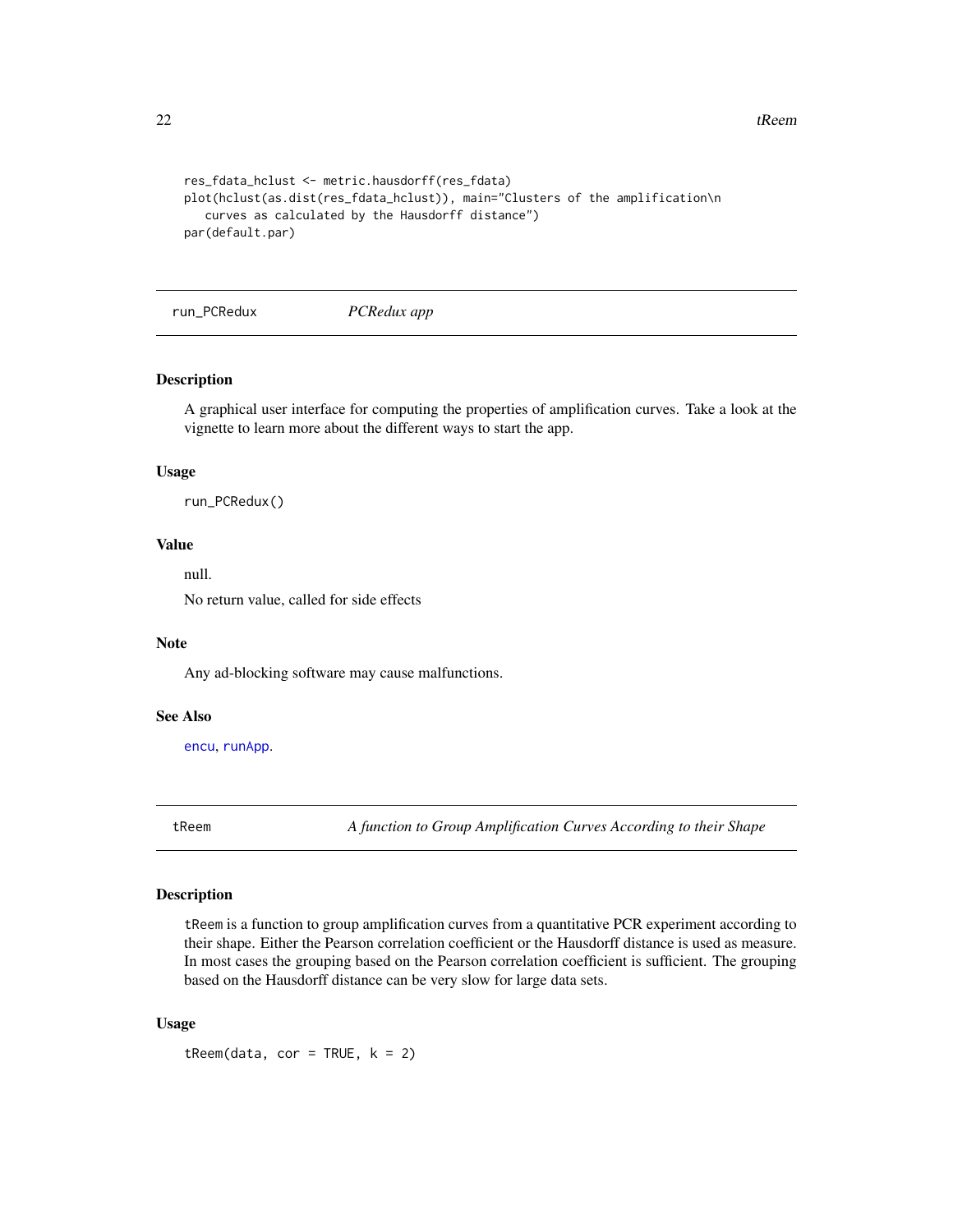#### <span id="page-22-0"></span>winklR 23

#### Arguments

| data | is the cycle dependent fluorescence amplitude (y-axis).                                                                                        |
|------|------------------------------------------------------------------------------------------------------------------------------------------------|
| cor  | is a logical parameter. If set true, the Pearson correlation is used as distance<br>measure. If set FALSE the Hausdorff distance will be used. |
| k    | an integer scalar or vector with the desired number of groups.                                                                                 |

# Value

gives a data.frame (S3 class, type of list) as output for the manual analyzed data

#### Author(s)

Stefan Roediger, Andrej-Nikolai Spiess

# See Also

[metric.hausdorff](#page-0-0), [cutree](#page-0-0), [qPCR2fdata](#page-19-1), [hclust](#page-0-0), [cor](#page-0-0)

# Examples

# Classify amplification curve data by Hausdorff distance

library(qpcR) tReem(testdat[, 1:5])

winklR *winklR: A function to calculate the angle based on the first and the second derivative of an amplification curve data from a quantitative PCR experiment.*

#### Description

winklR is a function to calculate the in the trajectory of the first and the second derivatives maxima and minima of an amplification curve data from a quantitative PCR experiment. For the determination of the angle (central angle), the origin is the maximum of the first derivative. On this basis, the vectors to the minimum and maximum of the second derivative are determined. This means that systematic off-sets, such as those caused by background, are taken into account. The output contains the angle.

#### Usage

 $winkIR(x, y, normalize = FALSE, preprocess = TRUE)$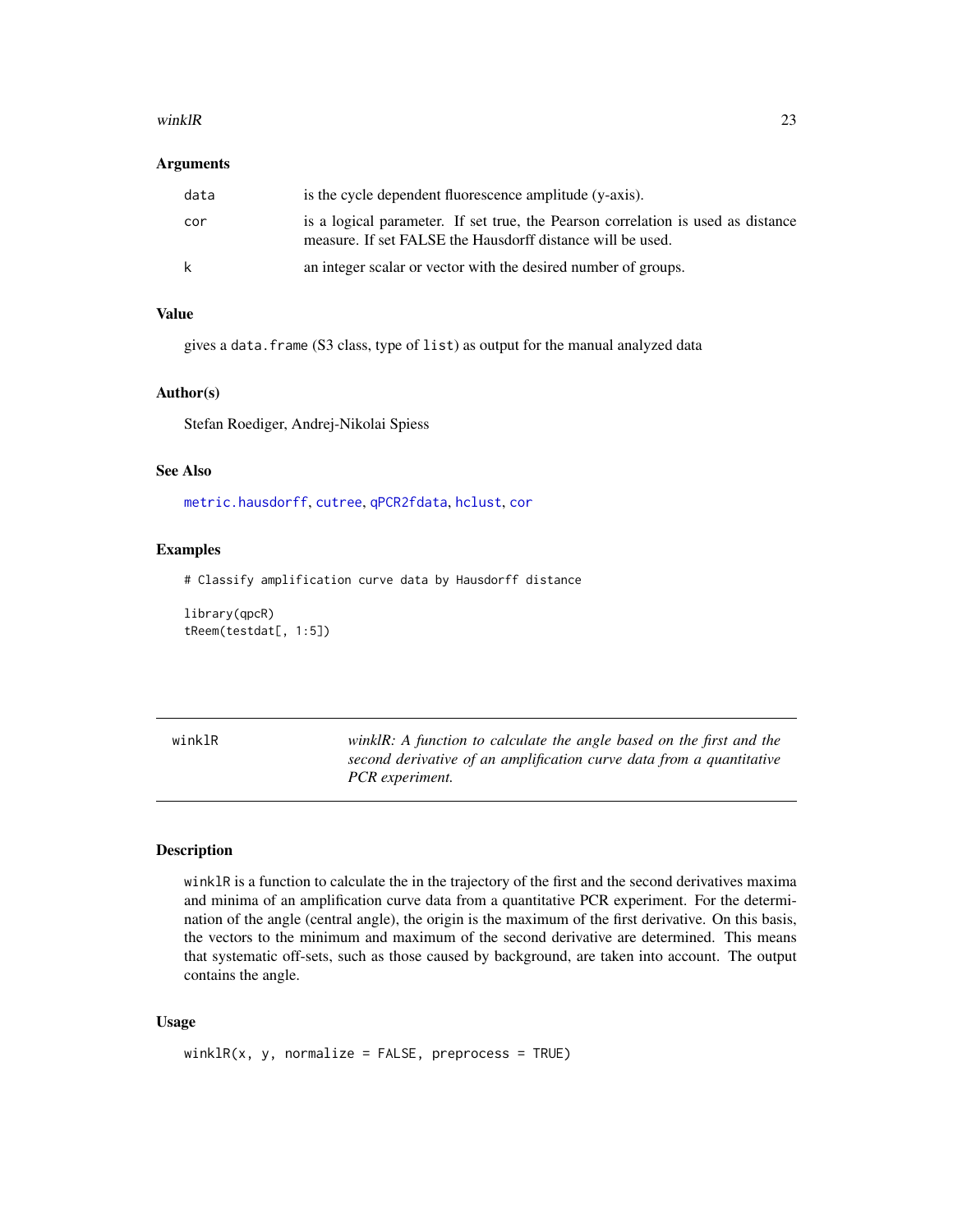# <span id="page-23-0"></span>Arguments

| $\mathsf{x}$ | is the cycle numbers (x-axis). By default the first ten cycles are removed.                                                                              |
|--------------|----------------------------------------------------------------------------------------------------------------------------------------------------------|
| У            | is the cycle dependent fluorescence amplitude (y-axis).                                                                                                  |
| normalize    | is a logical parameter, which indicates if the amplification curve data should be<br>normalized to the 99 percent percentile of the amplification curve. |
| preprocess   | is a logical parameter, which indicates if the amplification curve data should be<br>smoothed (moving average filter, useful for noisy, jagged data).    |

#### Value

gives a list (S3 class, type of list) as output for the angles from an amplification curve.

#### Author(s)

Stefan Roediger

# See Also

[acos](#page-0-0) [diffQ2](#page-0-0)

# Examples

# Calculate the angles for amplification curve data from the RAS002 data set data(RAS002)

```
# Plot the data
plot(RAS002[, 1],
 y = RAS002[, 2], xlab = "Cycle", ylab = "RFU",main = "RAS002 data set", lty = 1, type = "l"
)
res <- winklR(x = RAS002[, 1], y = RAS002[, 2]res
plot(rbind(res$origin, res$p1, res$p2), col = c("black", "green", "blue"))
plot(RAS002[, 1],
 y = RAS002[, 7], xlab = "Cycle", ylab = "RFU",main = "RAS002 data set", lty = 1, type = "l"
\lambdares <- winklR(x = RAS002[, 1], y = RAS002[, 7]res
plot(rbind(res$origin, res$p1, res$p2), col = c("black", "green", "blue"))
res_angles <- unlist(lapply(2:21, function(i) {
  winklR(RAS002[, 1], RAS002[, i])$angle
}))
cdblot(RAS002\_decisions[1L:20] ~ ~ res\_angles, xlab = "angle", ylab = "decision")
```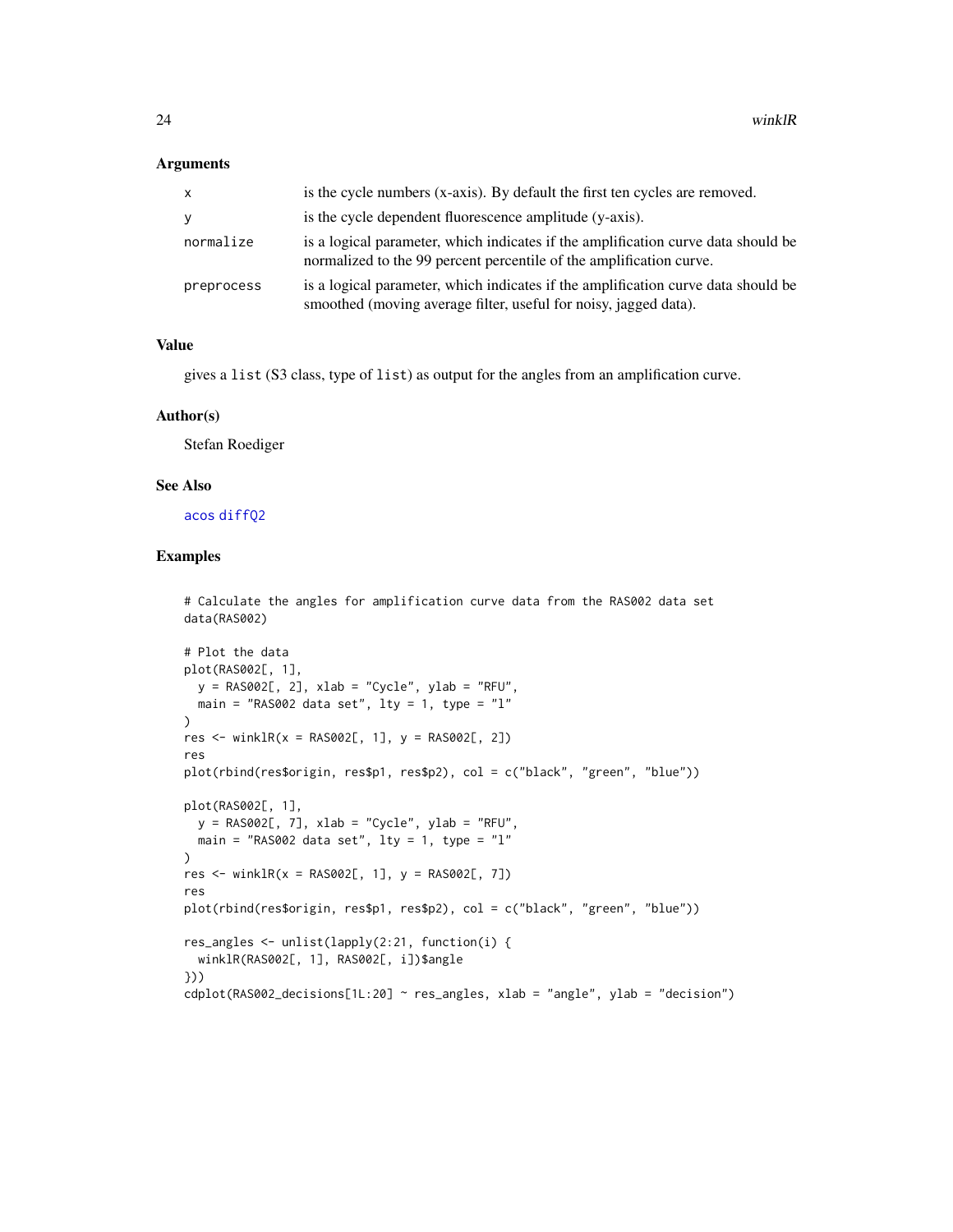# <span id="page-24-0"></span>Index

∗ accuracy performeR, [19](#page-18-0) ∗ angle winklR, [23](#page-22-0) ∗ autocorrelation autocorrelation\_test, [4](#page-3-0) tReem, [22](#page-21-0) ∗ datasets PCRedux-package, [2](#page-1-0) ∗ decision decision\_modus, [6](#page-5-0) ∗ derivative winklR, [23](#page-22-0) ∗ error armor, [3](#page-2-0) ∗ fdata qPCR2fdata, [20](#page-19-0) ∗ head head2tailratio, [9](#page-8-0) ∗ hook hookreg, [10](#page-9-0) ∗ intercept earlyreg, [7](#page-6-0) encu, [8](#page-7-0) hookreg, [10](#page-9-0) ∗ models PCRedux\_datasets, [14](#page-13-0) ∗ modus decision\_modus, [6](#page-5-0) ∗ normalization encu, [8](#page-7-0) ∗ precision performeR, [19](#page-18-0) ∗ preprocessing encu, [8](#page-7-0) ∗ ratio head2tailratio, [9](#page-8-0) ∗ regression mblrr, [13](#page-12-0)

∗ segmented mblrr, [13](#page-12-0) ∗ sensitivity performeR, [19](#page-18-0) ∗ slope earlyreg, [7](#page-6-0) encu, [8](#page-7-0) hookreg, [10](#page-9-0) ∗ specificity performeR, [19](#page-18-0) ∗ tail head2tailratio, [9](#page-8-0) acos, *[24](#page-23-0)* amptester, *[18](#page-17-0)* armor, [3](#page-2-0) as.zoo, *[5](#page-4-0)* autocorrelation\_test, [4,](#page-3-0) *[18](#page-17-0)* base::inherits(), *[4](#page-3-0)* base::suppressMessages(), *[4](#page-3-0)* bcp, *[18](#page-17-0)* bg.max, *[18](#page-17-0)* confint, *[12](#page-11-0)* cor, *[23](#page-22-0)* cor.test, *[5](#page-4-0)* CPP, *[21](#page-20-0)* cutree, *[23](#page-22-0)* data.frame, *[12](#page-11-0)* data\_sample *(*PCRedux\_datasets*)*, [14](#page-13-0) decision\_modus, [6](#page-5-0) decision\_res\_kbqPCR *(*PCRedux\_datasets*)*, [14](#page-13-0) diff, *[18](#page-17-0)* diffQ, *[18](#page-17-0)* diffQ2, *[18](#page-17-0)*, *[24](#page-23-0)* e.agglo, *[18](#page-17-0)* earlyreg, [7,](#page-6-0) *[18](#page-17-0)*